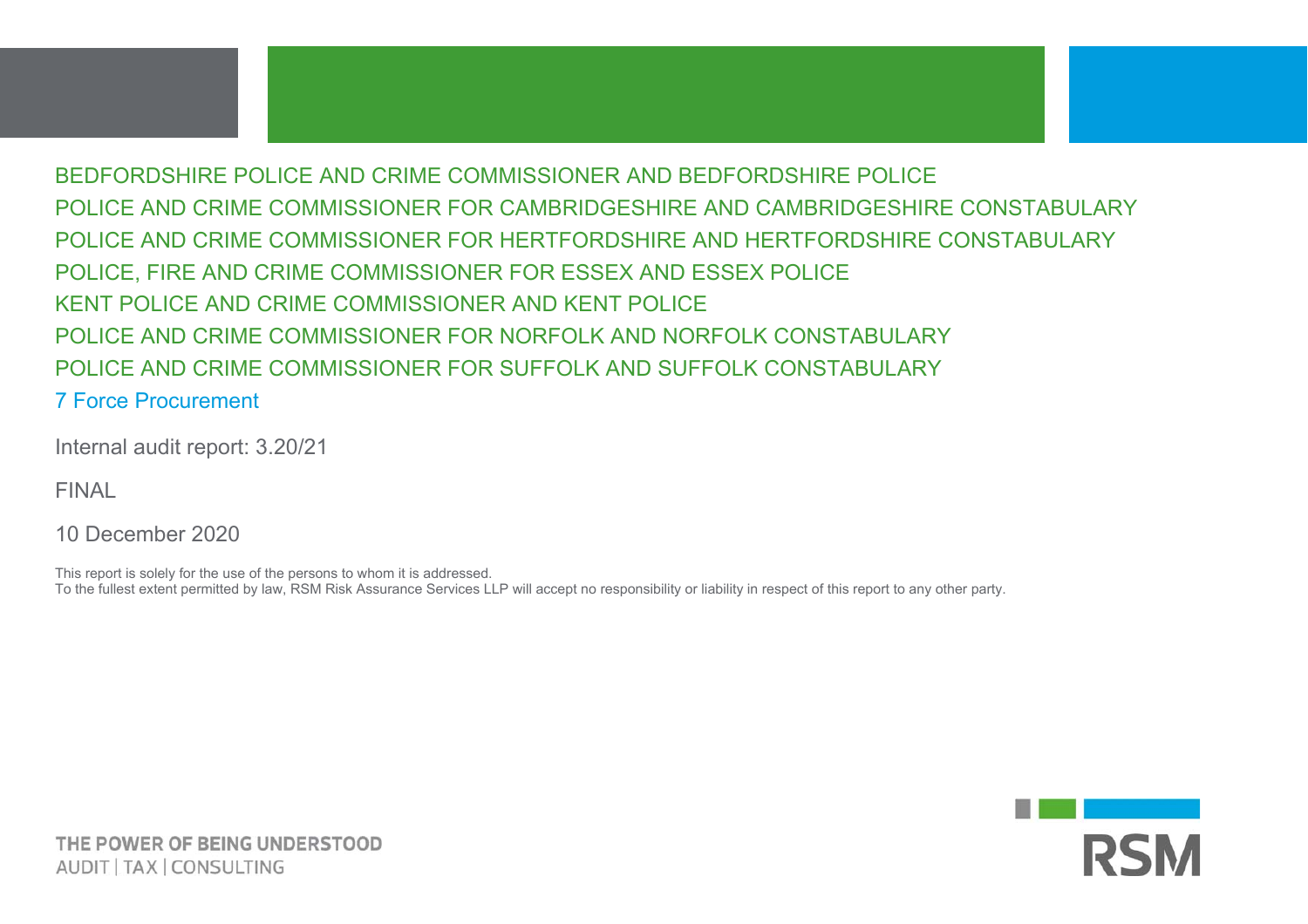# 1. EXECUTIVE SUMMARY

With the use of secure portals for the transfer of information, and through electronic communication means, remote working has meant that we have been able to complete our audit. It is these exceptional circumstances which mean that 100 per cent of our audit has been conducted remotely. Based on the information provided by you, we have been able to sample test, or complete full population testing using data analytics tools.

## **Why we completed this audit**

An audit of the 7 Force Procurement function was undertaken as part of the respective Force and Commissioners audit plans for 2020/21, with the aim of assessing the processes and controls within the service, including controls around the contract register, undertaking of tender exercises and pipeline activities for recognising upcoming procurement projects.

The 7 Force Procurement function's aim is to use the collaborative buying power of the seven forces (Bedfordshire, Cambridgeshire, Essex, Hertfordshire, Kent, Norfolk and Suffolk) to obtain better value for money when acquiring contracts. All procurements of £50k and above are managed by the 7 Force Procurement team, with procurements under £50k undertaken locally, with 7 Force Procurement input where necessary. Joint Contract Standing Orders have been developed detailing the required delegated authorities at the various procurement levels, including the required procurement approach which includes the approach below £50k.

The Procurement function is currently in the process of acquiring the Atamis system to ensure improve pipeline management and to better identify upcoming projects through monitoring contract spend against overall approved and upcoming expiring contracts.

The Strategic Procurement Governance Board (SPGB) meets on a monthly basis, and membership includes each of the Police (Fire) and Crime Commissioners, a Chief Finance Officer representative from each force, the Chief Officer from the Lead Force for procurement (Essex/Kent), along with the Strategic Head of 7 Force Procurement, Head of 7 Force Governance and Standards, and the Programme Manager - 7 Force Team. The savings and costs of operating the function are apportioned based on the Net Revenue Expenditure of each Force.

As part of the review we have undertaken a survey of the membership of the Board with regards to its effectiveness, the results of which can be found in Appendix A.

## **Conclusion**

We identified through testing that the 7 Force Procurement Function have a signed agreement between the seven forces in place, along with Contract Standing Orders setting out the procurement requirements at various expenditure levels. We also confirmed a communication strategy was in place detailing how the function communicates with the seven forces, and confirmed that updates had been disseminated aligned to this as well as the Head of Strategic Procurement attending and providing regular updates at the 7 Force Chief Constable meetings and Deputy Chief Constable meetings.

However we identified a number of weaknesses in the design and application of controls within the function, including a lack of targeted key performance indicators (KPIs) for monitoring performance, the level of involvement 7 Force Procurement with regards to sub £50k contracts, and the retention of evidence for the procurement processes undertaken for contracts over the value of £50k. We also noted more minor issues with regards to single tender actions, project pipeline, documentation of the process relating to purchase orders, and the process for requesting the procurement functions involvement.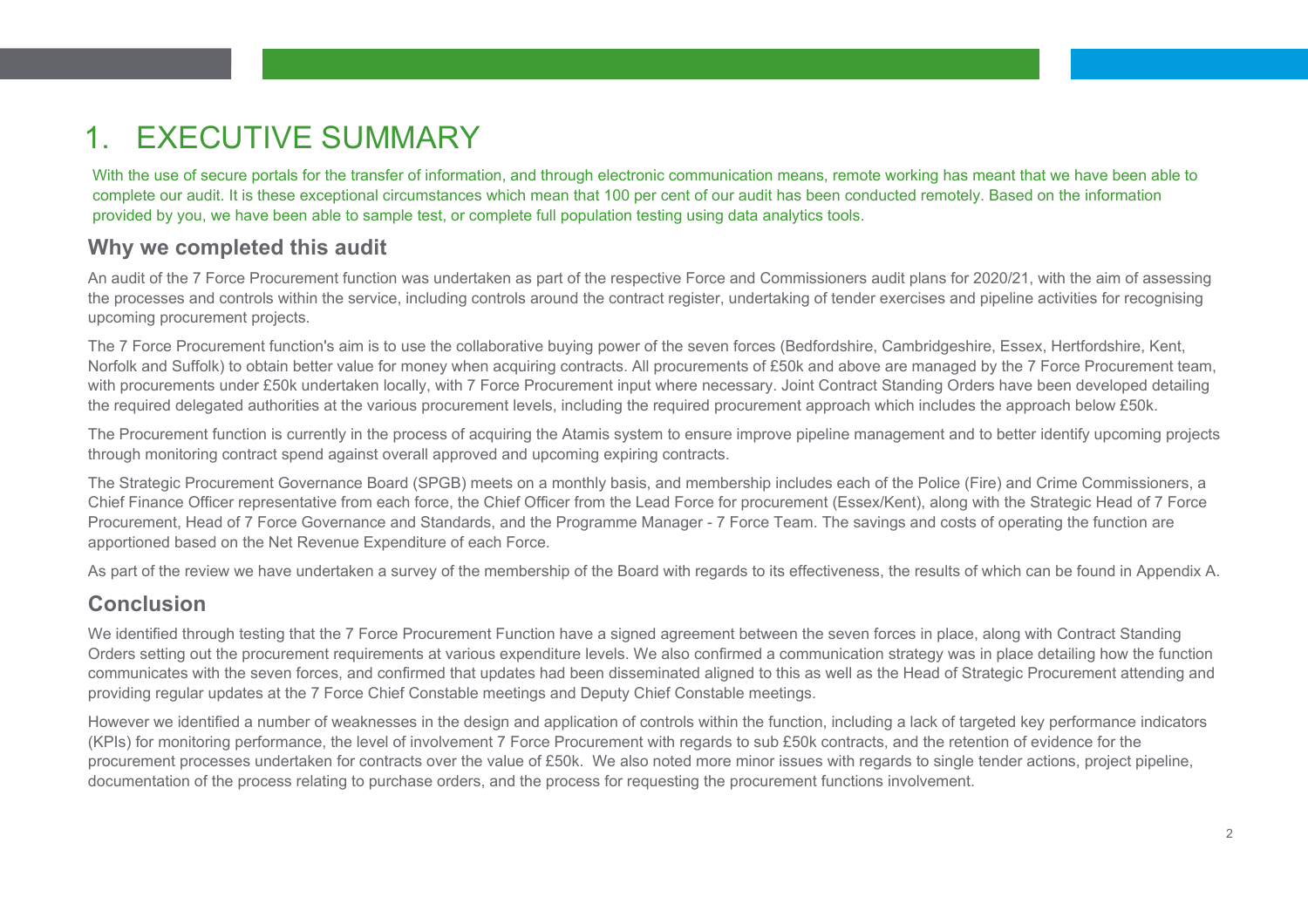**Internal audit opinion:** Taking account of the issues identified, the Forces and OP(F)CCs can take reasonable assurance that the controls upon which the organisations rely on to manage this area are suitably designed, consistently applied.

However, we have identified issues that that need to be addressed in order to ensure that the control framework is effective in managing this area.



## **Key findings**

**We identified the following weaknesses which resulted in the agreement of four medium priority management actions:**



#### **Service Level Agreement**

We noted through the information currently presented at the SPGB that KPIs had not clearly been put in place for measuring the performance of the 7 Force Procurement function. We were informed by the Head of Strategic Procurement that there is currently no Service Level Agreement (SLA) in place between the Forces and the 7 Force Procurement function to outline the quality of the services that will be provided along with the relevant KPIs.

We were informed that this is a work in progress, and that a rough draft for an SLA was in the process of being developed. We were provided with the document, and confirmed that it set out the service standards, specific roles and KPIs to be used. Although work was being undertaken to put an SLA in place, there is a risk that without setting out the expected requirements of the 7 Force Procurement Function along with relevant KPIs, the function may not be appropriately monitored to ensure it is achieving intended goals. **(Medium)** 



#### **Sub £50,000 Procurement**

We selected a sample of 35 contracts representing five from each Force from January 2020 to present to review the processes in place for procurements under £50k. We received just four out of 25 of the sample relating to Bedfordshire, Cambridgeshire, Hertfordshire, Kent and Essex, (two from Essex, one from Bedfordshire and one from Cambridgeshire) and eight out of ten of the sample for Norfolk and Suffolk (four received from Norfolk, and four from Suffolk) and as a result we were unable to fully test this area.

We additionally reviewed whether a sample of five procurements within 10-15 per cent of the £50k threshold had been reviewed by 7 Force Procurement to confirm that the procurement process was appropriate, a requirement of the Contract Standing Orders. We were informed that 7 Force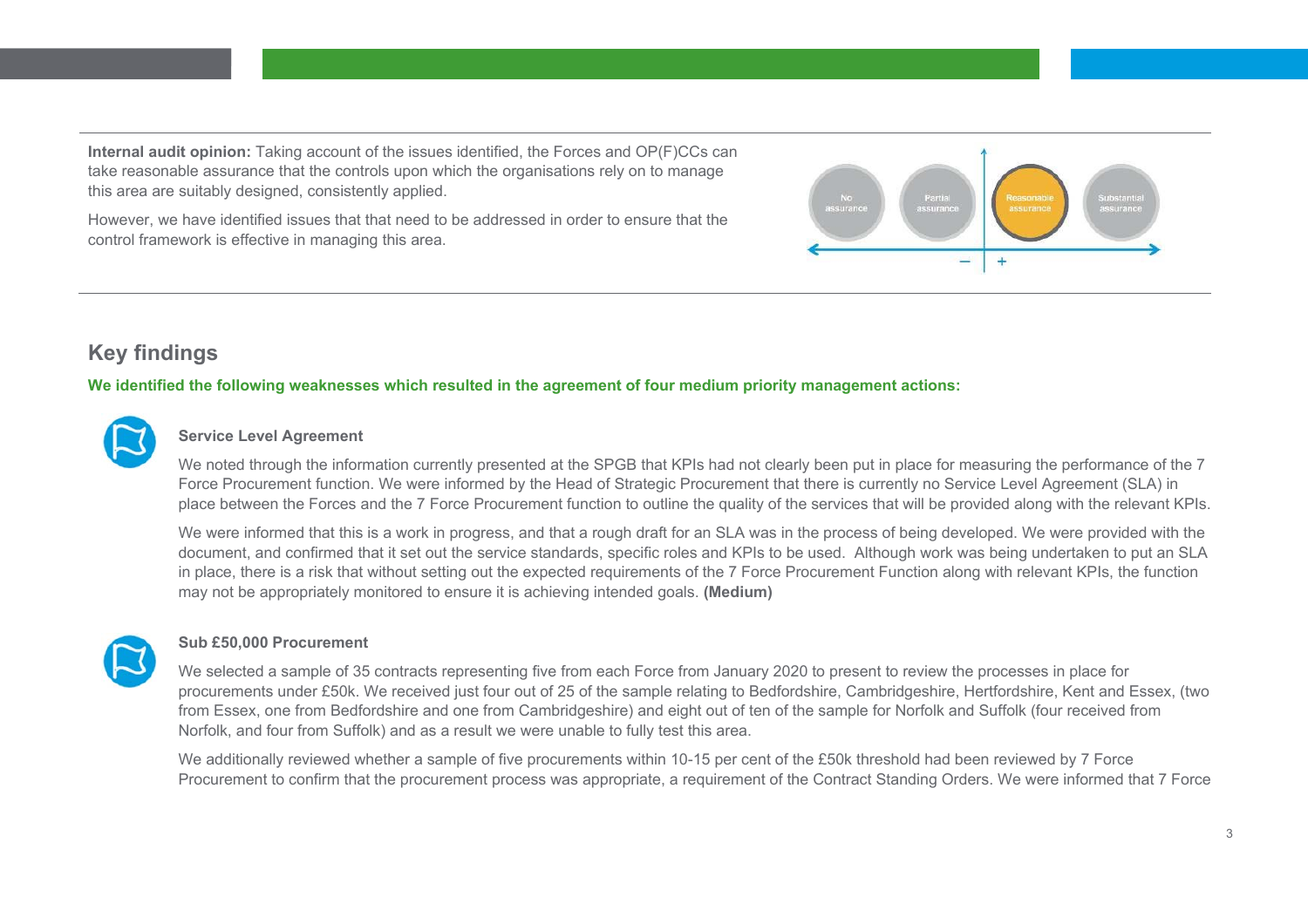Procurement are not sighted on these procurements, with responsibility lying locally with the approver of the purchase order to involve the 7 Force Procurement team.

There is a risk that procurements have not had appropriate involvement from 7 Force Procurement at values under but close to £50k, which may result in appropriate practices not being undertaken. **(Medium)** 

#### **Competitive tender process**



We selected a sample of 33 procurements valued over £50k representing five per force, except for Bedfordshire and Norfolk who had each only entered into four procurements over £50k since January 2020. In one case, relating to a contract selected for Hertfordshire, we were not provided with any information relating to the procurement of the contract. Of the remaining 32 contracts for which evidence was received we confirmed in 30 cases that sufficient evidence for the procurement had been retained, including advertisement of the contract, multiple tenders received, and an appropriate selection process undertaken whether through scoring or direct award through a framework.

In one case, relating to a Cambridgeshire contract, we were provided with the final signed contract, but were not provided with any evidence of the procurement process.

In the final case, relating to an Essex contract, we noted through review of the Contract Award Approval document that there was only one supplier, SAP UK Limited, that could undertake the process. However, we were not provided with evidence that a single tender action had been used. As stated above, we were also not provided with the evidence for two of the procurements undertaken.

There is a risk that if evidence of the appropriate procurement process undertaken is not retained, contracts may be entered into without appropriate due diligence which may lead to contracts not representing value for money. Furthermore, because we were not provided with the evidence for two of the sample we cannot provide assurance that the correct processes were followed, and therefore there is a risk that contracts may have been entered into without the appropriate checks and approvals, which may lead to contracts not representing value for money for the organisation and potential reputational risk.

#### **Scoring Evaluation**

We also reviewed the 20 cases where a tender or mini competition had taken place and confirmed that in 17 cases the allocation weighting for the decision to award was at least 50 per cent based on cost or had suitable evidence to authorise the reduction of the weighting. In the remaining three, representing one contract from Bedfordshire, one contracts from Cambridgeshire and one for Norfolk, we did not receive evidence to confirm that the reduction in weighting was appropriate / had been approved. We were informed that in these three cases the procurement processes pre-dated 7 Force Procurement involvement, however the contracts were not entered into until the 7 Force Procurement function had been established. There is a risk that inappropriate winning tenders have been selected where the selection methodology has not been followed. **(Medium)**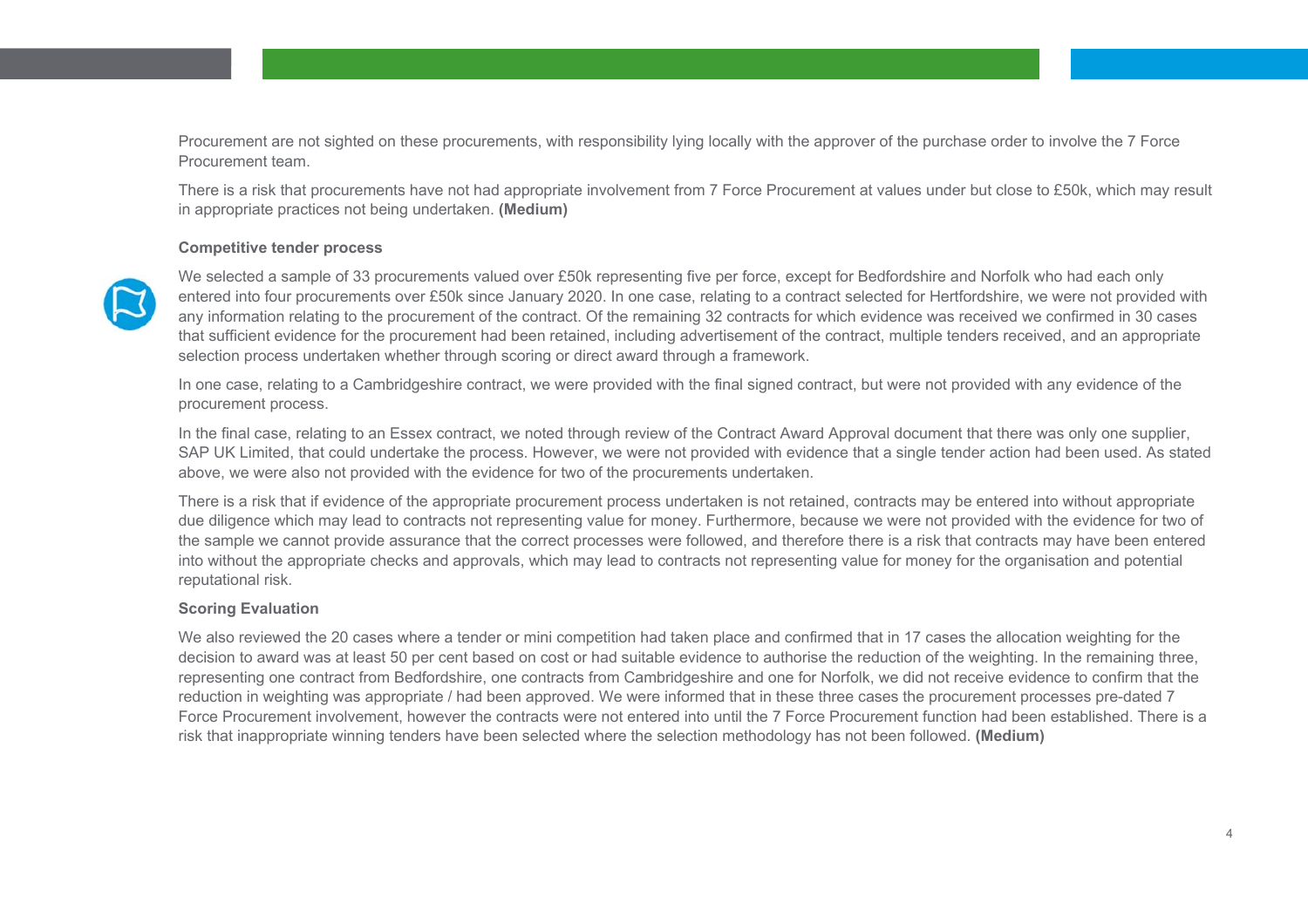#### **Contract Documentation**



For the sample of 32 high value contracts that we received evidence of the Procurement process for, we confirmed that in nine cases a call off contract, obtained as a result of the contract being awarded through a direct award from a framework, was in place that was not required to be signed. In the remaining 23 cases we identified five cases (relating to two Essex contracts, one Kent, a Cambridgeshire contract and a Suffolk contract) where the contract had been signed but lacked a sign-off date, or had been signed off after the contract start date. In one case, for a Cambridgeshire contract, we noted that against a contract start date of 1 January 2020 the contract was signed on 30 July 2020. For one of the 23, for a Cambridgeshire contract, we were provided with the scoring evaluation stage, however we did not receive the signed contract.

In addition, we confirmed that of the 22 standard contracts received, 20 had been signed by the appropriate delegated authority as per the Contract Standing Orders. However, we noted two cases where sign off had not been provided by the authority stated in the CSO. In one of the two cases, relating to a Hertfordshire contract, whilst we confirmed that the contract award document had recorded the appropriate authority, the contract itself was signed off by someone below the required authority level. In the final case, for a Cambridgeshire contract the supplier had not signed and dated the contract provided, and as a result it is unclear how the contract was entered into.

There is a risk that if signed contracts are not in place. The Force may not be in the best commercial position if they wanted to hold suppliers to account of their obligations or if a legal dispute was to arise. **(Medium)** 

**In addition, we have found additional areas for improvement resulting in a further eight low priority management actions being agreed, these have been detailed in section two of this report.**

#### **We noted the following controls to be adequately designed and operating effectively:**



#### **Section 22a**

Through review of the Section 22a agreement we confirmed it had been signed by a representative of each Force and Police and Crime Commissioner as of January 2019, and that it detailed definitions of key procurement terms, the purpose of the agreement including the Chief Constables' wish to implement a single management and governance structure for procurement across the 7 Forces, as well as outlining the responsibilities of the Collaborated Function.

We further confirmed that the agreement detailed the 7 Force governance structure, which is included as Terms of Reference. We confirmed that the structure for the single procurement function had been documented, setting out the tier approval levels utilised by the Contract Standing Orders for delegated authority for contract approval.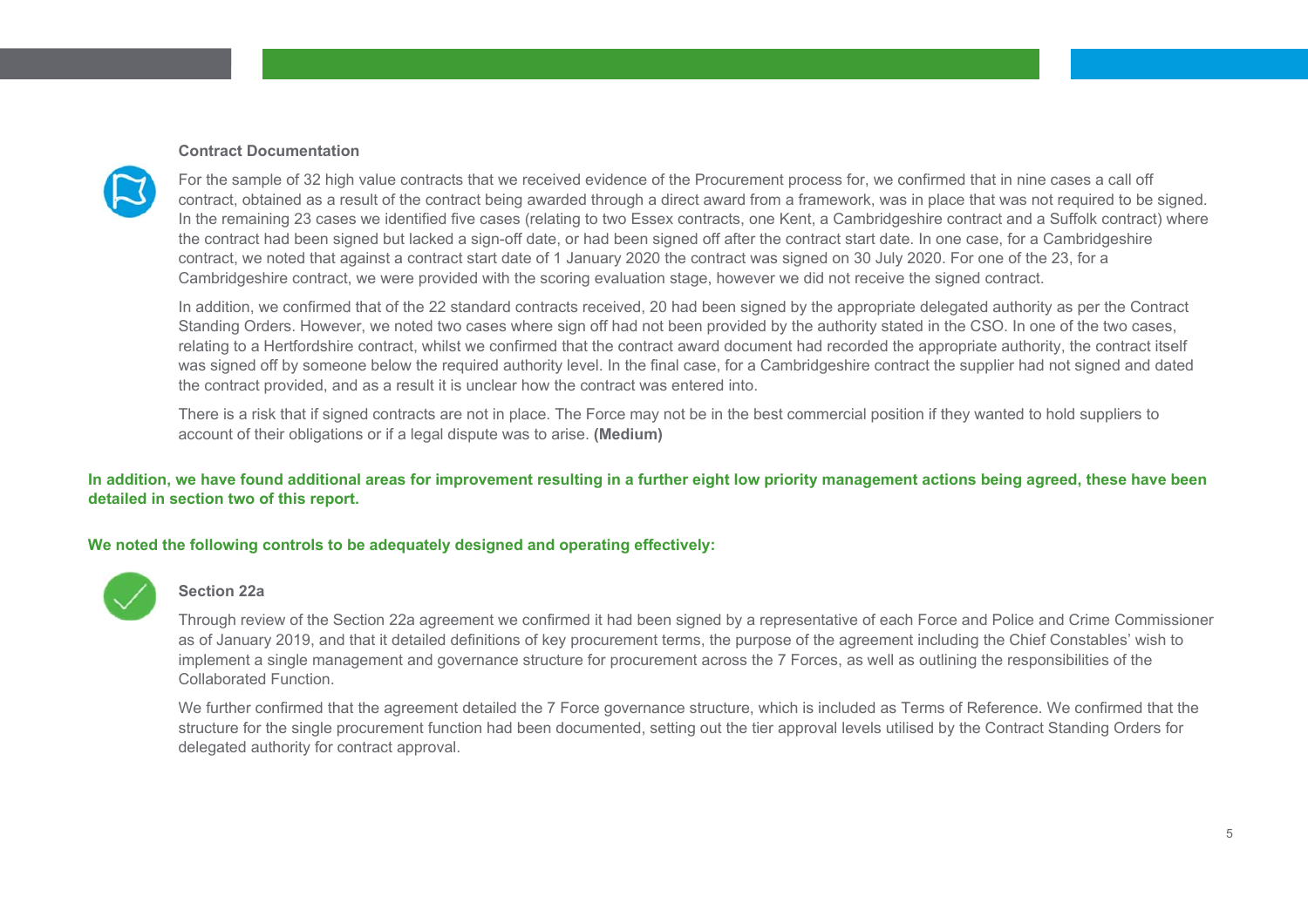

#### **Strategic Procurement Governance Board (SPGB)**

We obtained the meeting minutes and related papers for the SPGB meetings held in June, July and August 2020. We confirmed that the frequency of the meetings was appropriate having been held monthly as required by the terms of reference. Through review of the meeting minutes we confirmed that aspects including procurement approvals, requesting further information where required to ensure that approvals are appropriately provided, and the procurement pipeline were reviewed each month. Furthermore, we confirmed that the Single Tender Action Report was presented in June in line with quarterly reporting, and confirmed scrutiny and review was provided for procurement elements, in line with the Board's terms of reference.



#### **Norfolk and Suffolk Sub £50k**

We selected a sample of 10 contracts valued under £50k as part of testing for Norfolk and Suffolk. We did not receive evidence for two of the sample as mentioned above, however for the remaining eight, in each case we confirmed appropriate evidence was retained for the procurement processes including mini competition or direct award through a framework, and a contract was in place for each.

#### **Sign and seal process**

In our sample of 33 selected contracts, we identified that five were valued over £1m and would therefore be required to follow the sign and seal process. For one of the five contracts, we found that it had been awarded by direct award through a framework and as a result there was no formally signed contract in place.



For the remaining four (relating to contracts for Bedfordshire, Cambridgeshire, and two contracts for Suffolk) we confirmed that each had been approved in line with the CSOs with regards to the contract sign-off, however we were not provided with evidence of the SPGB's review of the procurement process to confirm this was appropriate. This was also the case for the contract awarded through direct award for an Essex contract. We were informed that for each of the five the procurement process pre-dated 7 Force involvement. We noted that the contract start dates of all five were between March and July 2020, and as a result it was unclear whether they should have received input from the 7 Force Procurement function with regards to the procurement process and their expertise. As this situation was unique to the handover period, we have not agreed an action.



#### **Data Analytics**

As part of the review we undertook a review of contracts with the same supplier where the value totalled over £50k to review whether they should have been procured together. We selected a sample of five such contractors and were informed by the Head of Governance and Standards that each had been procured appropriately, either through a call off contract, through a collaborative arrangement but recorded separately on the contract register for individual elements, or due to the procurement pre-dating 7 Force Procurement.

We additionally selected a sample of purchase orders above £50k that did not appear to have buyer approvals. Through discussion with the Head of Governance and Standards we were informed that each had buyer approval and were provided with the name of the approver through screenshots from the system.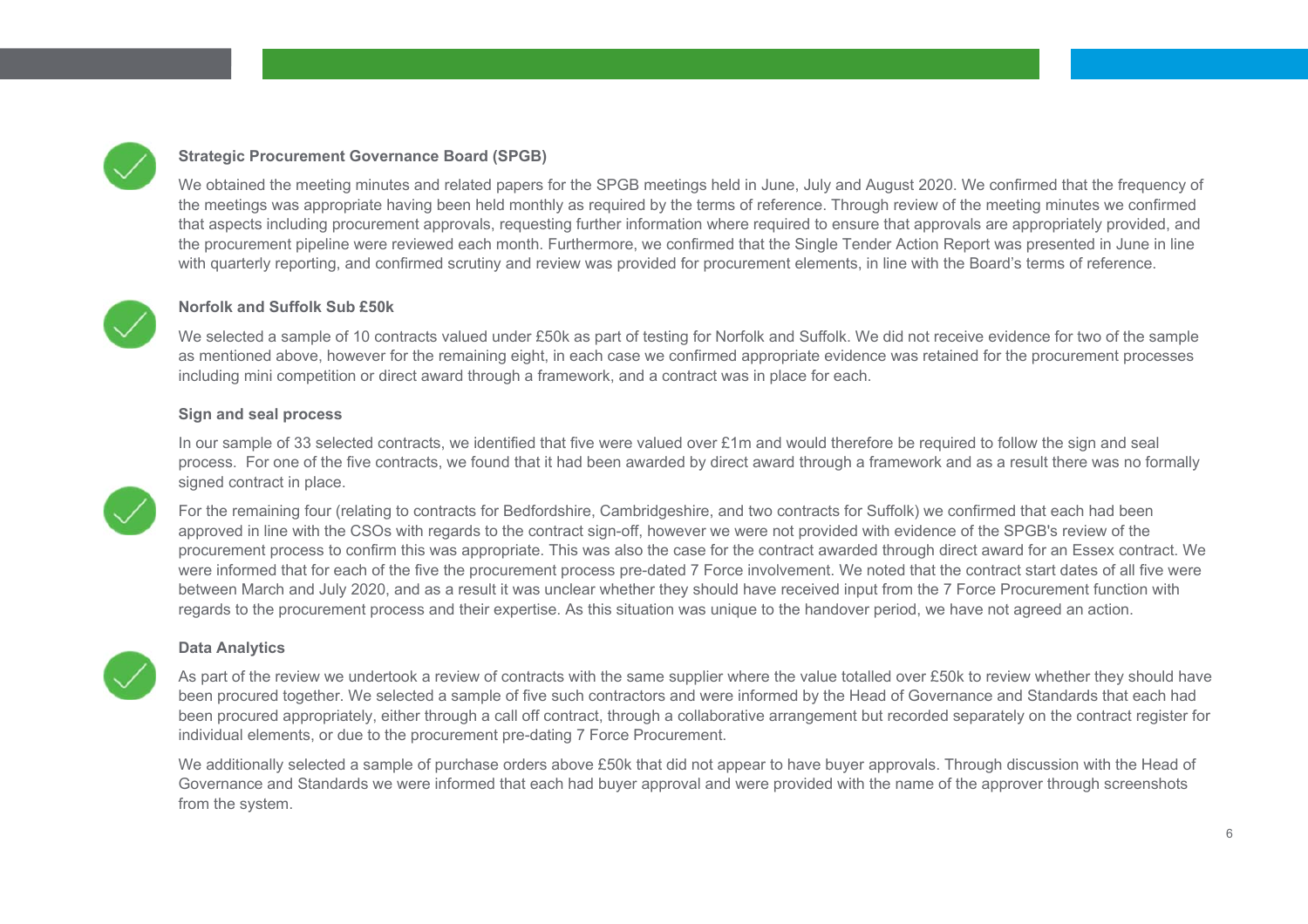# 2. DETAILED FINDINGS AND ACTIONS

This report has been prepared by exception. Therefore, we have included in this section, only those areas of weakness in control or examples of lapses in control identified from our testing and not the outcome of all internal audit testing undertaken.

| <b>Contract Standing Orders</b>                                                                                                                                                                                                                                                                                                                                                                                                                                                                                                                                                                |                                                                                                                                                                                                                                                                                                                                                                                                           |                                  |                                     |           |
|------------------------------------------------------------------------------------------------------------------------------------------------------------------------------------------------------------------------------------------------------------------------------------------------------------------------------------------------------------------------------------------------------------------------------------------------------------------------------------------------------------------------------------------------------------------------------------------------|-----------------------------------------------------------------------------------------------------------------------------------------------------------------------------------------------------------------------------------------------------------------------------------------------------------------------------------------------------------------------------------------------------------|----------------------------------|-------------------------------------|-----------|
| <b>Control</b>                                                                                                                                                                                                                                                                                                                                                                                                                                                                                                                                                                                 | The Seven Force Procurement Contract Standing Orders (CSO) are contained within the 7 Force<br>Procurement Section 22a, dated as in place January 2019.                                                                                                                                                                                                                                                   |                                  | <b>Assessment:</b><br><b>Design</b> | ✓         |
|                                                                                                                                                                                                                                                                                                                                                                                                                                                                                                                                                                                                | The document sets out a glossary of terms relevant to the document, and details the processes for<br>competitive procurement, along with the procurement limit requirements for single quotes, multiple quotes<br>and competitive tenders. The document also sets out the alternative lower limits for Norfolk and Suffolk,<br>which must be applied for any procurement involving either of them.        |                                  | Compliance                          | $\times$  |
|                                                                                                                                                                                                                                                                                                                                                                                                                                                                                                                                                                                                | The document also sets out who would be required to be parties to contracts at values of up to $£1m$ , and<br>above £1m.                                                                                                                                                                                                                                                                                  |                                  |                                     |           |
| Findings /                                                                                                                                                                                                                                                                                                                                                                                                                                                                                                                                                                                     | We obtained the CSO and confirmed that they were available to staff on the Knowledge Hub and 7 Force Procurement homepage.                                                                                                                                                                                                                                                                                |                                  |                                     |           |
| Implication/s                                                                                                                                                                                                                                                                                                                                                                                                                                                                                                                                                                                  | We noted that the document sets out the Single Tender Action processes, as well as the process for tender opening, including the<br>requirement for tendering to be undertaken electronically. We noted however that there was no next date of review on the document. If a<br>date for next review is not set, there is a risk the document could become out of date and not reflect current procedures. |                                  |                                     |           |
| Through review of the CSOs we noted that Purchase Order Sign off is part of the required process for procurement. Through discussion<br>with the Head of Strategic Procurement and Head of Governance and Standards, we were informed that the process set out in the CSO<br>would not be relevant during the procurement of services and goods, and that the CSO needed to be updated. We were informed that the<br>purchase orders would be required when acquiring aspects of the contract but would not in themselves be required to put the contract in<br>place as required by the CSOs. |                                                                                                                                                                                                                                                                                                                                                                                                           |                                  |                                     |           |
|                                                                                                                                                                                                                                                                                                                                                                                                                                                                                                                                                                                                | As a result, there is a risk that if the guidance in place is not accurate then staff may not follow required processes, which could lead to<br>inappropriate procurement decisions being made, potentially affecting the value for money achieved.                                                                                                                                                       |                                  |                                     |           |
| <b>Management</b>                                                                                                                                                                                                                                                                                                                                                                                                                                                                                                                                                                              | We will update the Contract Standing Orders to include the next                                                                                                                                                                                                                                                                                                                                           | <b>Responsible Owner:</b>        | Date:                               | Priority: |
| <b>Action 1</b>                                                                                                                                                                                                                                                                                                                                                                                                                                                                                                                                                                                | date of review and ensure that they are reflective of the current<br>procedures.                                                                                                                                                                                                                                                                                                                          | Head of Governance and Standards | April 2021                          | Low       |
|                                                                                                                                                                                                                                                                                                                                                                                                                                                                                                                                                                                                | We will also update the CSO to ensure that the process for<br>contract award is clear and consistent across 7F and that the                                                                                                                                                                                                                                                                               |                                  |                                     |           |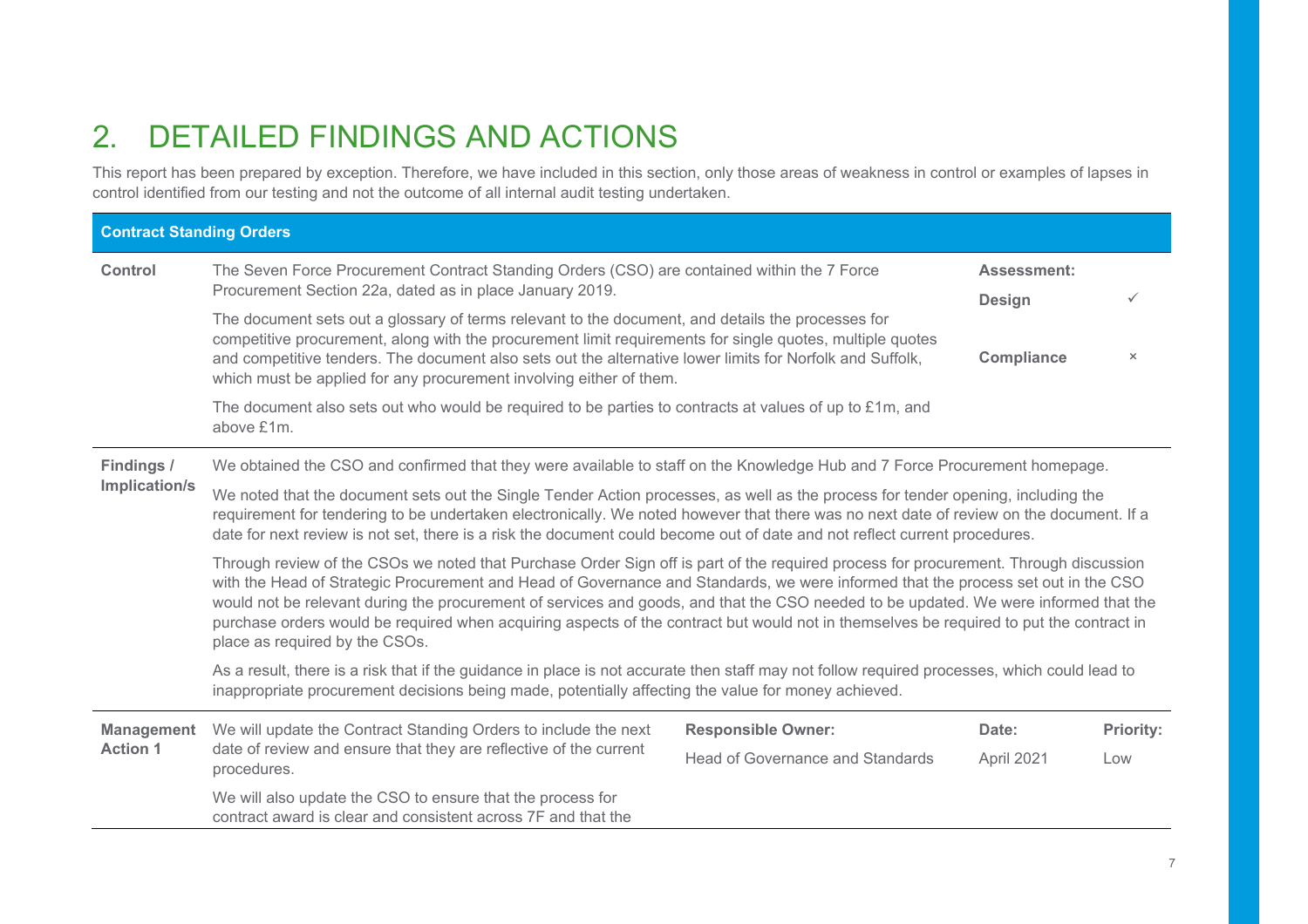### **Contract Standing Orders**

purchase order process is dealt with as a local financial regulation matter.

The updated CSOs will be approved by the Strategic Procurement Governance Board.

|                                      | <b>Strategic Procurement Governance Board</b>                                                                                                                                                                                                                                                                                                                                                                                                                                                                                     |                              |                  |
|--------------------------------------|-----------------------------------------------------------------------------------------------------------------------------------------------------------------------------------------------------------------------------------------------------------------------------------------------------------------------------------------------------------------------------------------------------------------------------------------------------------------------------------------------------------------------------------|------------------------------|------------------|
| <b>Control</b>                       | The SPGB is required to meet on a monthly basis, and membership includes the $P(F)CCs$ , a CFO<br>representative from each force, the Chief Officer from the Lead Procurement Force (Essex/Kent), along with<br>the Strategic Head of 7 Force Procurement, Head of 7 Force Procurement Governance and Standards, and<br>the Programme Manager - 7 Force Team.                                                                                                                                                                     | Assessment:<br><b>Design</b> | $\checkmark$     |
|                                      | The board has a terms of reference that states the requirement and remit of the board, including distribution<br>of papers, purpose, standard agenda, and regularity of review.                                                                                                                                                                                                                                                                                                                                                   | <b>Compliance</b>            | $\times$         |
| Findings /<br><b>Implications</b>    | The board has responsibility for agreeing policies as well as providing a formal approval mechanism for Procurement New Work<br>Requests, as well as enabling a coordinated sign off for all contracts and contract award reports within the purview of the function. We<br>noted through review of the terms of reference that the quoracy of the board was not documented.<br>As a result, there is a risk that without a defined quoracy appropriate representation from all Forces may not be present in making<br>decisions. |                              |                  |
|                                      |                                                                                                                                                                                                                                                                                                                                                                                                                                                                                                                                   |                              |                  |
|                                      | We further undertook a survey of the members of the SPGB, the full results of which can be found in an Appendix A. There were some<br>responses arising from the questionnaire which would merit further investigation/consideration:                                                                                                                                                                                                                                                                                             |                              |                  |
|                                      | Timeliness of papers (see action 3 below)<br>$\bullet$<br>Possibility of improved stakeholder engagement<br>۰<br>Quality of discussion and whether decisions have been pre-agreed<br>۰<br>Mechanism for members who are unable to attend to feed in their views<br>$\bullet$<br>Whether decisions that particularly affect a Force can be made when there is no representative from that Force present<br>۰<br>Whether there is a need for a less strategic management board.<br>$\bullet$                                        |                              |                  |
| <b>Management</b><br><b>Action 2</b> | We will review the Terms of Reference and discuss the need for a<br><b>Responsible Owner:</b><br>quorum with the Strategic procurement Governance Board.                                                                                                                                                                                                                                                                                                                                                                          | Date:                        | <b>Priority:</b> |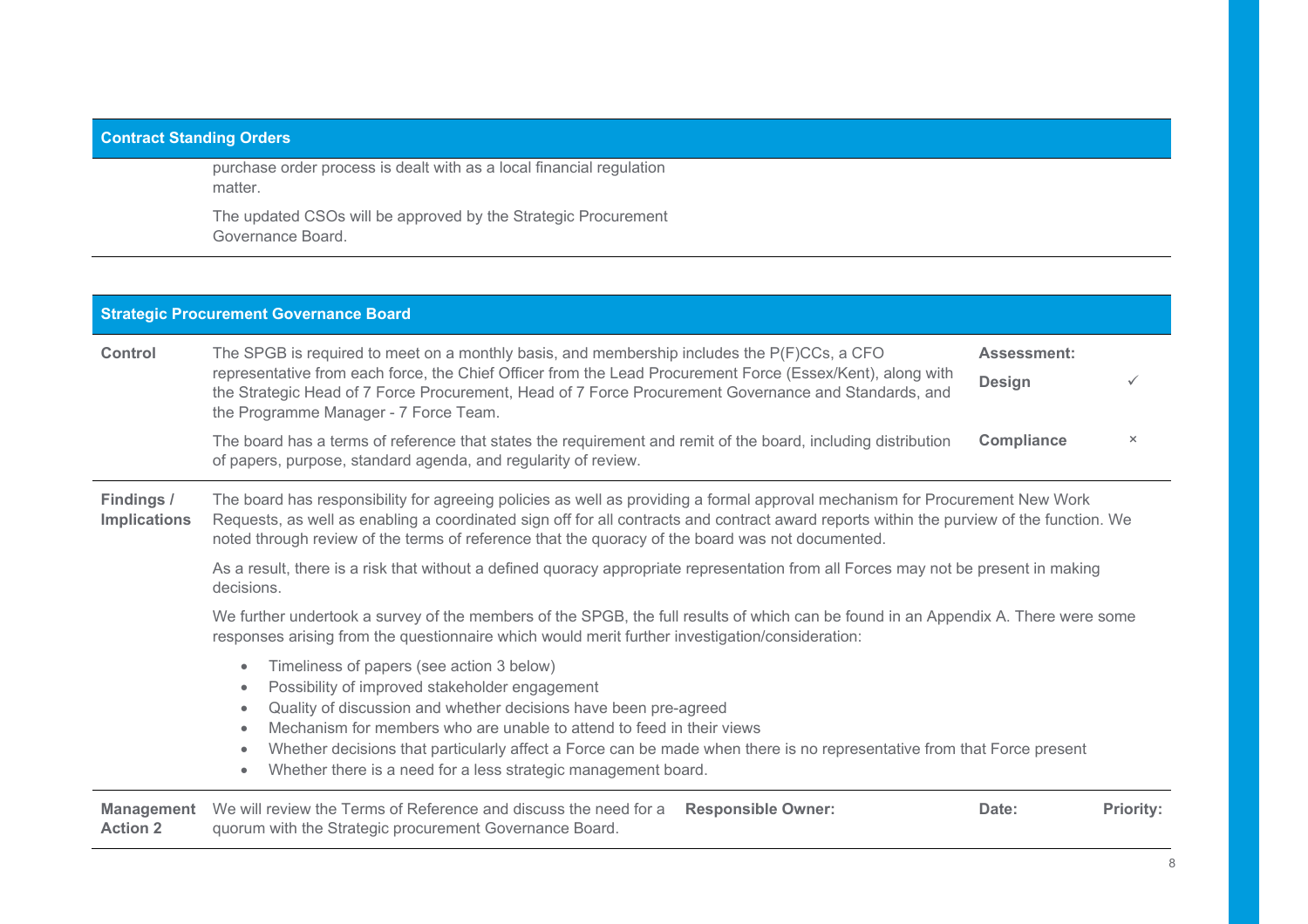### **Strategic Procurement Governance Board**

As part of the review will ensure that the comments from the 7 Force Procurement – Strategic Procurement Governance Board survey are taken into account.

Head of Strategic Procurement April 2021 Low

|                                                                                                                                                                                                             | <b>Presented Information - Distribution</b>                                                                                                                                                                                                                                                                                                                                                                                                                    |                                     |          |  |  |
|-------------------------------------------------------------------------------------------------------------------------------------------------------------------------------------------------------------|----------------------------------------------------------------------------------------------------------------------------------------------------------------------------------------------------------------------------------------------------------------------------------------------------------------------------------------------------------------------------------------------------------------------------------------------------------------|-------------------------------------|----------|--|--|
| <b>Control</b>                                                                                                                                                                                              | Information to be considered at each SPGB meeting is required to be issued at least five days prior to the<br>meeting taking place.                                                                                                                                                                                                                                                                                                                            | <b>Assessment:</b><br><b>Design</b> |          |  |  |
|                                                                                                                                                                                                             | Information presented at each meeting includes areas that are intended to go to market, and<br>recommendations for contracts.                                                                                                                                                                                                                                                                                                                                  |                                     |          |  |  |
|                                                                                                                                                                                                             | In addition, the board reviews various other reports throughout the year as part of its remit, including reports<br>of high level risks, and high level savings.                                                                                                                                                                                                                                                                                               | <b>Compliance</b>                   | $\times$ |  |  |
| Findings /<br>We obtained the papers provided to the SPGB at the last three meetings held in June, July and August 2020, as included within the<br>agendas for each of the meetings.<br><b>Implications</b> |                                                                                                                                                                                                                                                                                                                                                                                                                                                                |                                     |          |  |  |
|                                                                                                                                                                                                             | Through review of the e-mails distributed to those with required attendance, featuring the board papers, we confirmed that they had been<br>distributed five working days in advance of the meeting for June and August 2020. For July we found that the papers had been distributed<br>only two working days prior to the meeting. This was also raised as an issue in our survey of SPGB members, the results of which can be<br>seen in full in Appendix A. |                                     |          |  |  |
|                                                                                                                                                                                                             | As a result, there is a risk that meeting attendees have not had the opportunity to appropriately review all information related to the<br>meeting.                                                                                                                                                                                                                                                                                                            |                                     |          |  |  |
|                                                                                                                                                                                                             |                                                                                                                                                                                                                                                                                                                                                                                                                                                                |                                     |          |  |  |

|                 | <b>Management</b> The Procurement Team will ensure that final agendas for the                          | <b>Responsible Owner:</b>        | Date:        | <b>Priority:</b> |
|-----------------|--------------------------------------------------------------------------------------------------------|----------------------------------|--------------|------------------|
| <b>Action 3</b> | Procurement Governance Board are distributed at least five clear<br>working days prior to the meeting. | Head of Governance and Standards | Januarv 2021 | Low              |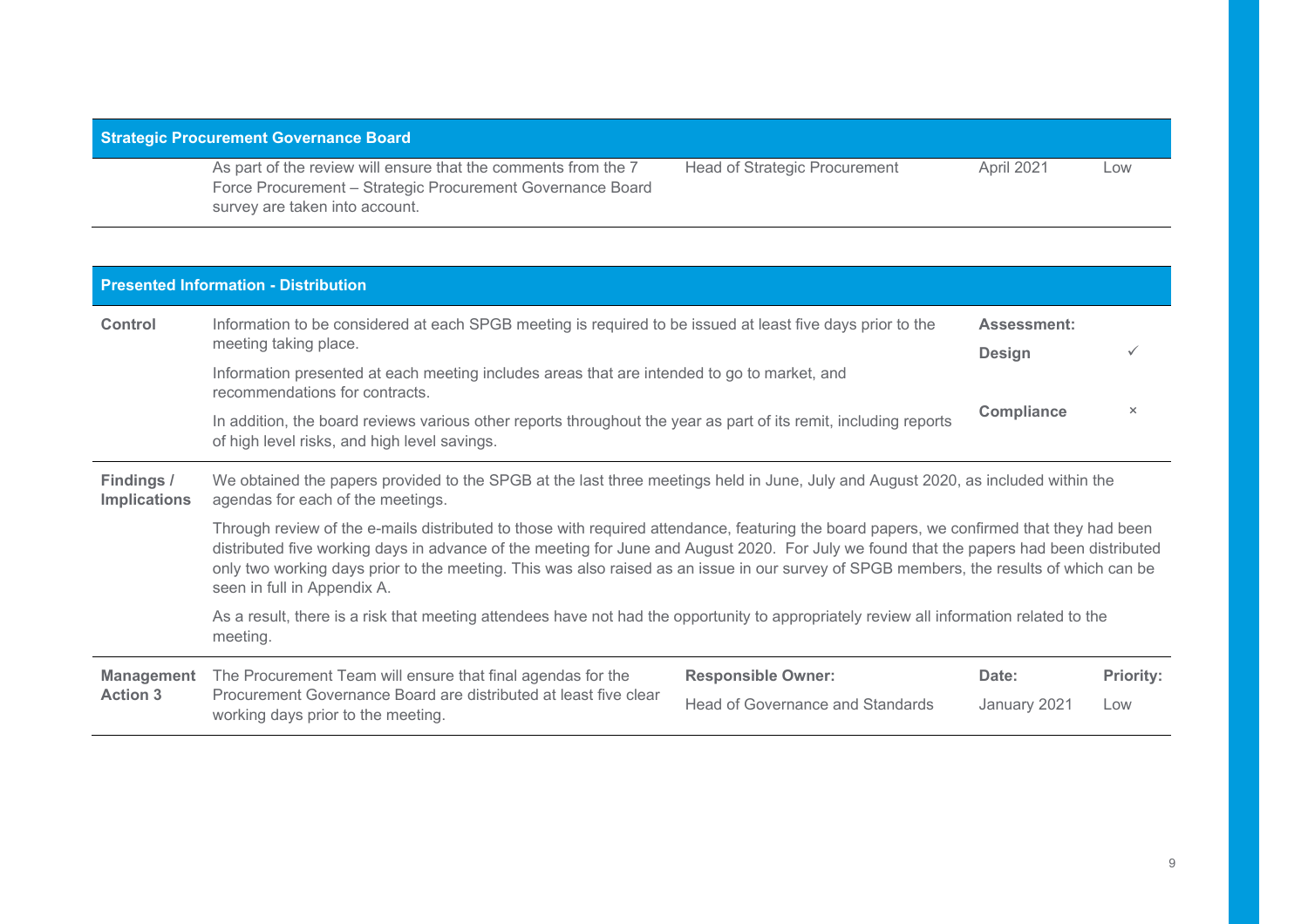#### **Service Level Agreement**

| <b>Control</b> | There is no Service Level Agreement (SLA) in place for the 7 Force Procurement function to allow monitoring Assessment: |                   |     |
|----------------|-------------------------------------------------------------------------------------------------------------------------|-------------------|-----|
|                | of its performance by the seven forces.                                                                                 | <b>Design</b>     |     |
|                |                                                                                                                         | <b>Compliance</b> | N/A |

**Findings / Implications**  We obtained the meeting minutes of the SPGB from May, June and July 2020 and noted that the number of live projects and the number of contracts that have been awarded was reported in each month, with the percentage share that had been awarded to Small and Medium Enterprises included. It was not clear from the meeting minutes as to whether any detail is sought as to how this performance aligns against target and previous months, however we noted that the procurement update document detailed the month on month KPIs for Procurement Pipeline and Contract Awards in the June update.

> As a result, there is a risk that although the indicators are being presented, they may not be effectively utilised in measuring performance of the procurement function where targets, narrative and discussions are not evidenced.

We were informed by the Head of Strategic Procurement that there is currently no SLA in place between the Forces and 7 Force Procurement function to outline the services that will be provided along with the relevant KPIs in order to measure the function's performance. We were informed that this is a work in progress currently as part of the review of the employment model which will be presented to the SPGB at the end of the year.

We were informed by the Head of Strategic Procurement that a rough draft for the SLA was in the process of being developed. We were provided with the early draft. Through review of the document we confirmed that it set out the service standards, and specific roles in 7 Force Procurement. We further noted that the planned SLA's appendix set out the KPIs to be utilised. Each of these had a performance target and included aspects such as percentage of third party spend through competition, delivery of savings through procurement, and all contracts signed sealed and scanned against 100 per cent compliance.

Although work is being undertaken to put a SLA in place, there is a risk that without an SLA in place setting out the expected requirements of the 7 Force Procurement Function along with the relevant KPIs, the function may not be appropriately monitored to ensure it is achieving intended goals.

| Management \    | We will ensure that Service Level Agreement between the 7 Force Responsible Owner:                                                                                                                              |                               | Date:      | <b>Priority:</b> |
|-----------------|-----------------------------------------------------------------------------------------------------------------------------------------------------------------------------------------------------------------|-------------------------------|------------|------------------|
| <b>Action 4</b> | Procurement Function and the Local Forces is developed and put<br>in place, including the identification of the key performance<br>indicators and intended monitoring of the procurement function's<br>targets. | Head of Strategic Procurement | April 2021 | Medium           |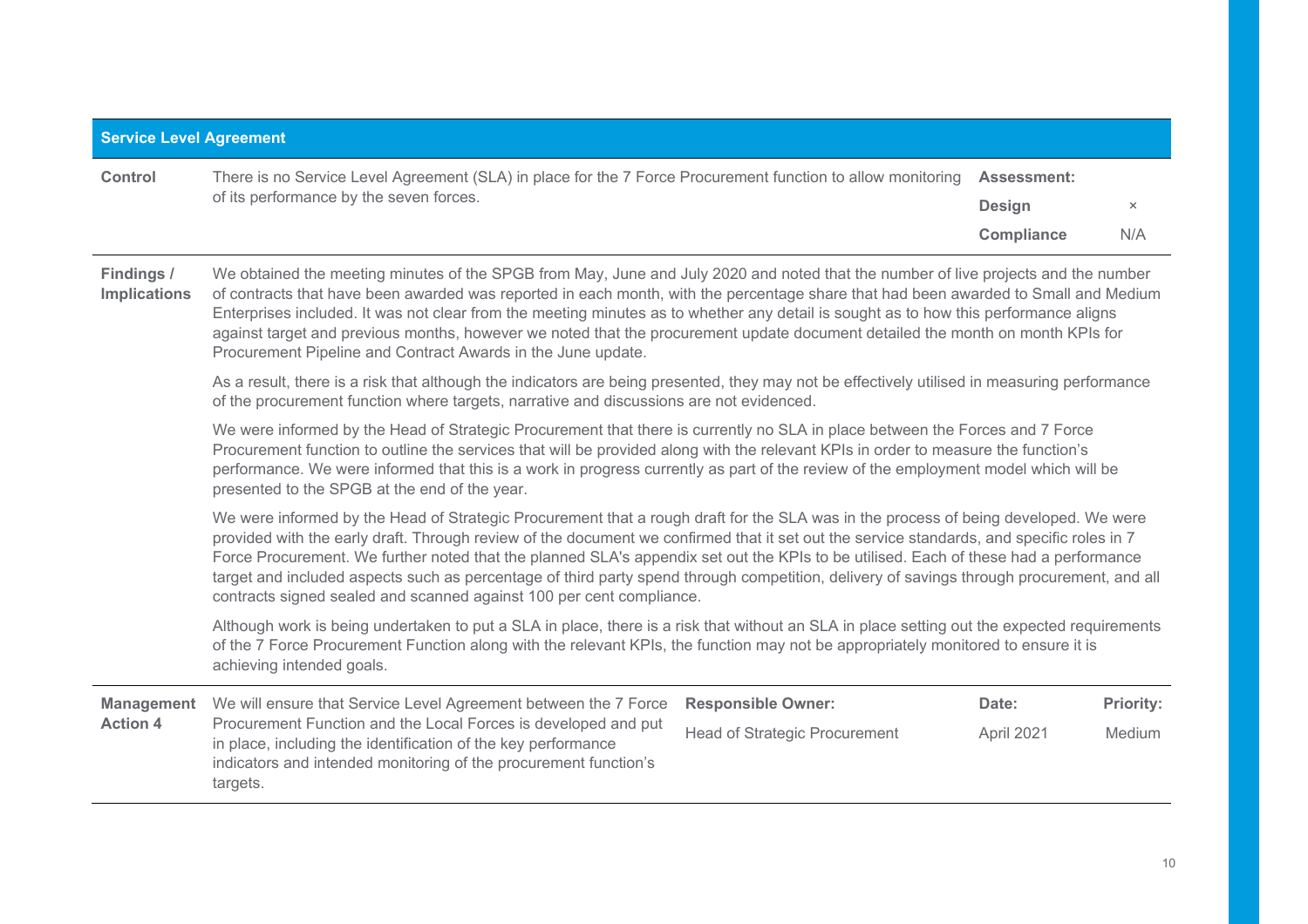| <b>Contracts Register</b>         |                                                                                                                                                                                                                                                                                                                      |                                  |                   |                  |
|-----------------------------------|----------------------------------------------------------------------------------------------------------------------------------------------------------------------------------------------------------------------------------------------------------------------------------------------------------------------|----------------------------------|-------------------|------------------|
| Control                           | The 7 Force Procurement Team have a contracts register which is populated with information from the<br>Bluelight Procurement Database (an online information hub aimed at improving visibility and access to<br>contract and procurement information for buyers within Emergency Services).                          |                                  |                   |                  |
|                                   | The Contracts Register details information relating to the contract, including contract number, title, region<br>affected, the organisation involved in the contract, procurement type, contract start and end dates, value,<br>supplier name, and where relevant the lead organisation for collaborative contracts. |                                  | <b>Compliance</b> | $\times$         |
| Findings /<br><b>Implications</b> | We obtained the 7 Force Contracts Register as of 18 August 2020 and confirmed that elements such as title, region, organisation, and<br>start and end dates of contracts had been recorded.                                                                                                                          |                                  |                   |                  |
|                                   | We reviewed the Contracts Register and identified missing or incomplete elements for the contracts recorded. We noted that out of 2,101<br>contracts recorded (216 with a start date of 2020), the following fields had not been completed:                                                                          |                                  |                   |                  |
|                                   | Contract Number in 339 cases (58 with a start date in 2020)<br>$\bullet$<br>Estimated Value in 282 cases (34 with a start date in 2020).<br>$\bullet$                                                                                                                                                                |                                  |                   |                  |
|                                   | We were informed that where the fields were blank this would be due to the Bluelight Procurement Database not having been fully<br>completed, and that manual investigation would have to be undertaken to populate the gaps in values and information.                                                              |                                  |                   |                  |
|                                   | There is a risk that if contract numbers and estimated values are not recorded, contract information may not be easily identified when<br>required, and appropriate procurement methods aligned to the assumed contract value may not be undertaken upon renewal of contracts.                                       |                                  |                   |                  |
| <b>Management</b>                 | We will review the contract register and ensure that all information                                                                                                                                                                                                                                                 | <b>Responsible Owner:</b>        | Date:             | <b>Priority:</b> |
| <b>Action 5</b>                   | is recorded on the register relating to the contracts, specifically<br>relating to the contract number and estimated value of the<br>contracts.                                                                                                                                                                      | Head of Governance and Standards | June 2021         | Low              |
|                                   |                                                                                                                                                                                                                                                                                                                      |                                  |                   |                  |

| Contracts - Sub £50k |                                                                                                                                                                                                                                                                                                                         |                                     |  |
|----------------------|-------------------------------------------------------------------------------------------------------------------------------------------------------------------------------------------------------------------------------------------------------------------------------------------------------------------------|-------------------------------------|--|
| <b>Control</b>       | Bedfordshire, Cambridgeshire, Hertfordshire, Kent and Essex have aligned procurement procedures up to<br>£50k. Norfolk and Suffolk have separate procedures under £50k but aligned for above this level. Sub £50k<br>procurements are required to be carried out locally, and do not require 7 Force Procurement input. | <b>Assessment:</b><br><b>Design</b> |  |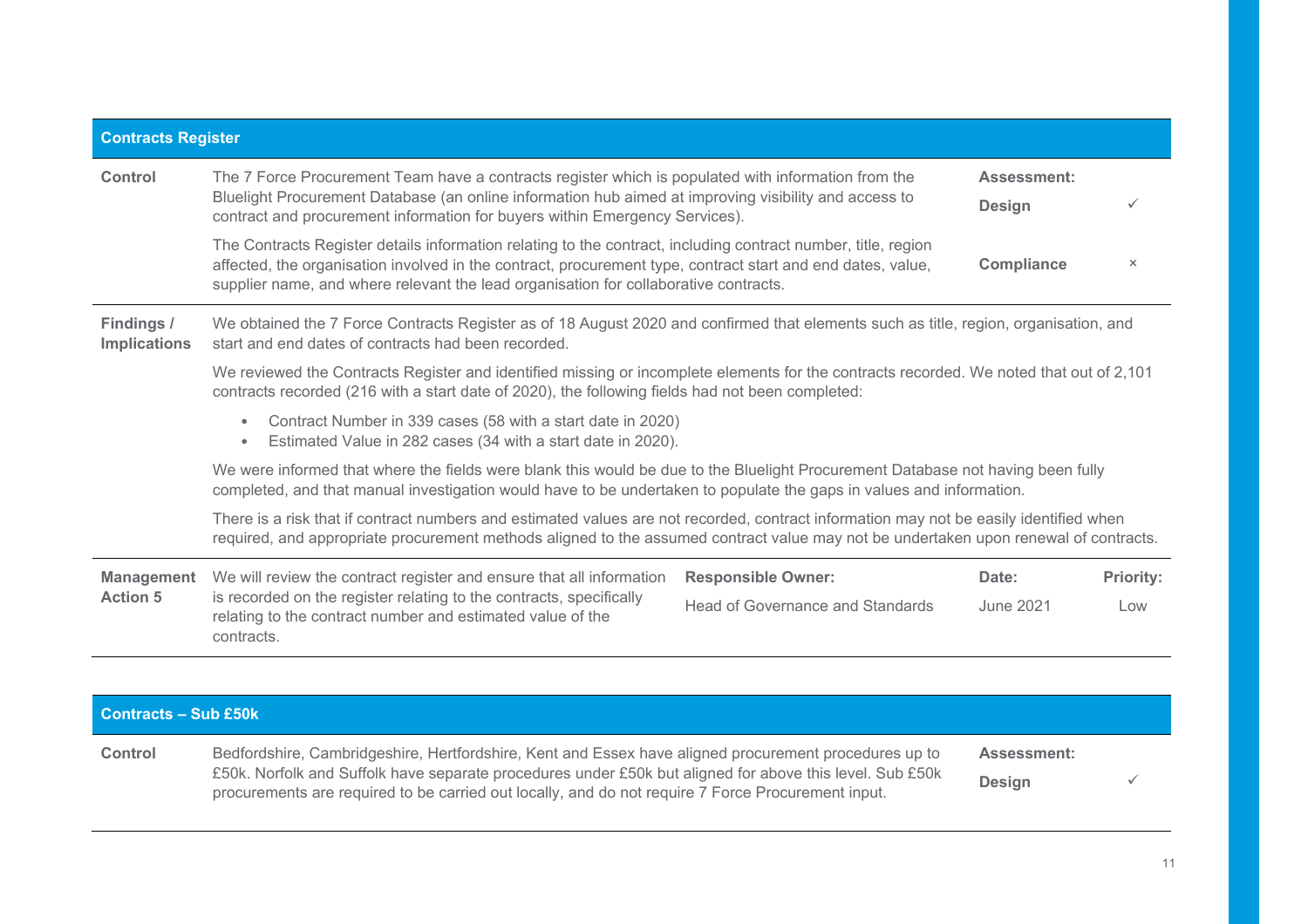| <b>Contracts - Sub £50k</b>                                                                                                                                                                                                                                                                                                                                                                                                                                                 |                                                                                                                                                                                                                                                                                                                                                                                                                                             |                                  |                   |                  |  |
|-----------------------------------------------------------------------------------------------------------------------------------------------------------------------------------------------------------------------------------------------------------------------------------------------------------------------------------------------------------------------------------------------------------------------------------------------------------------------------|---------------------------------------------------------------------------------------------------------------------------------------------------------------------------------------------------------------------------------------------------------------------------------------------------------------------------------------------------------------------------------------------------------------------------------------------|----------------------------------|-------------------|------------------|--|
|                                                                                                                                                                                                                                                                                                                                                                                                                                                                             | Where it is estimated that spend by any of the 7 Forces will be within 10 to 15 per cent of the threshold limit,<br>consideration should be given to undertaking the procurement approach as per the threshold limit of the next<br>level up.                                                                                                                                                                                               |                                  | <b>Compliance</b> | $\times$         |  |
| Findings /<br><b>Implications</b>                                                                                                                                                                                                                                                                                                                                                                                                                                           | We selected a sample of 35 contracts, five from each organisation, to review the processes in place for low value procurement processes,<br>for procurement under £50k from January 2020 to present. The testing was split due to Norfolk and Suffolk having slightly different<br>processes, and Bedfordshire, Cambridgeshire, Hertfordshire, Kent and Essex having aligned processes.                                                     |                                  |                   |                  |  |
|                                                                                                                                                                                                                                                                                                                                                                                                                                                                             | As the procurement of contracts under £50k is undertaken by the organisations themselves rather than with involvement from 7 Force<br>Procurement function, we needed to obtain information and evidence from each of the seven forces directly. However, we were not able to<br>obtain all evidence for our samples not all of it was provided.                                                                                            |                                  |                   |                  |  |
|                                                                                                                                                                                                                                                                                                                                                                                                                                                                             | For the 25 cases relating to Bedfordshire, Cambridgeshire, Hertfordshire, Kent and Essex we obtained evidence for just four of our<br>selected sample, relating to two Essex Contracts, one Bedfordshire and one Cambridgeshire contract, and as a result we have not been<br>able to fully test this area. We were additionally unable to obtain sufficient evidence for two out of ten of the sample for Norfolk and<br>Suffolk.          |                                  |                   |                  |  |
|                                                                                                                                                                                                                                                                                                                                                                                                                                                                             | We noted through review of the CSOs that where the estimated spend is within 10-15 per cent of the threshold limits, consideration should<br>be given to undertaking the procurement activity in accordance with quotation/tender requirements at the higher band. Using data<br>analytics we selected a sample of five procurements that were close to the 50k threshold, at which point 7 Force Procurement should<br>have been involved. |                                  |                   |                  |  |
| We were informed that presently 7 Force Procurement are not sighted on procurements that fall within this range, and that the<br>responsibility would lie with the approver of the purchase order locally to ensure their involvement had been considered. There is a risk<br>that value for money may not be achieved where as a result that procurements have not had appropriate involvement from 7 Force<br>Procurement function for at values under but close to £50k. |                                                                                                                                                                                                                                                                                                                                                                                                                                             |                                  |                   |                  |  |
| <b>Management</b>                                                                                                                                                                                                                                                                                                                                                                                                                                                           | 7 Force Procurement Function will explore the use of the<br>a)                                                                                                                                                                                                                                                                                                                                                                              | <b>Responsible Owner:</b>        | Date:             | <b>Priority:</b> |  |
| <b>Action 6</b>                                                                                                                                                                                                                                                                                                                                                                                                                                                             | e-tendering system in sub 50k procurements with local<br>Forces to ensure compliance with the contract standing                                                                                                                                                                                                                                                                                                                             | a) Head of Strategic Procurement | April 2021        | Medium           |  |
|                                                                                                                                                                                                                                                                                                                                                                                                                                                                             | orders.<br>b) Local forces will train relevant staff to ensure there is<br>awareness of the need to involve the 7 Force<br>Procurement Function in procurements that fall within this<br>range.                                                                                                                                                                                                                                             | b) Local force CFOs              |                   |                  |  |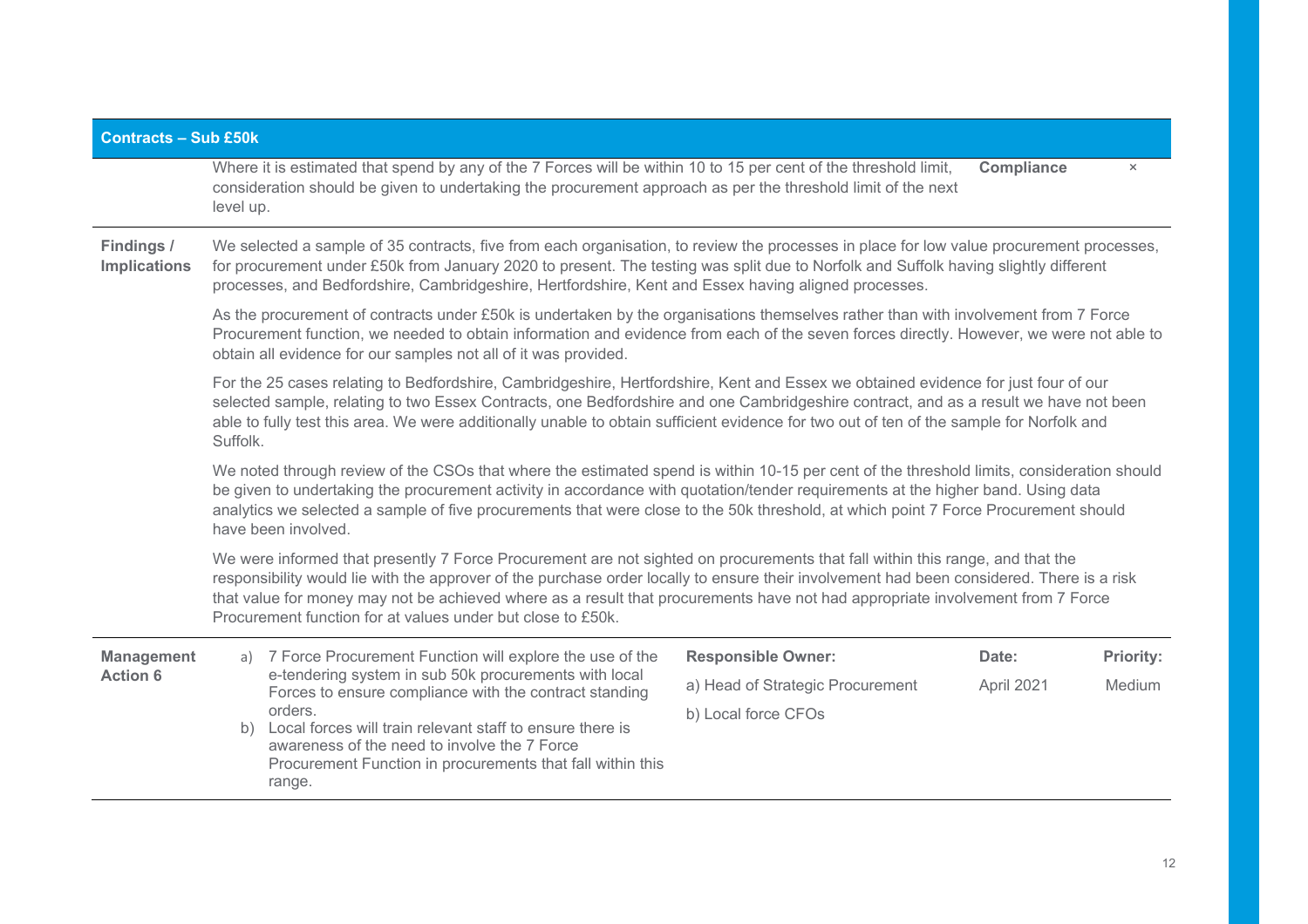|         | <b>High Value - Requesting Procurement Involvement</b>                                                                                                                                                                                                                           |                                                   |  |
|---------|----------------------------------------------------------------------------------------------------------------------------------------------------------------------------------------------------------------------------------------------------------------------------------|---------------------------------------------------|--|
| Control | There are set procurement competition procedures and authority levels for all seven Forces for procurements<br>valued at £50k and above. Prior to commencement a request for procurement involvement form must be<br>completed obtaining relevant approvals prior to commencing. | <b>Assessment:</b><br><b>Design</b><br>Compliance |  |

**Findings / Implications**  We selected a sample of 33 contracts, with five selected from each Force (save for Beds and Norfolk who have entered into less than five contracts over £50k since January 2020), to review the procurement processes undertaken.

> Of the sample of 33, we did not receive any evidence in one case, relating to a Hertfordshire contract. We were informed that the actual renewal was under £50k and was therefore managed locally with Procurement oversight, however we were not provided with any evidence of the procurement process. There is a risk as a result that these projects may not have been procured in an appropriate manner as we were not provided with appropriate evidence.

We reviewed the evidence received for the remaining 32 cases.

#### **Request for Procurement Involvement.**

We identified seven cases where a request for procurement involvement, contract initiation document or otherwise was not provided to detail the intended procurement process along with review and approval from the procurement team of the intended process. These exceptions related to one contract for Bedfordshire, one Hertfordshire , three Cambridgeshire and two Suffolk contracts.

We were informed by the Head of Strategic Procurement that currently this process is in transition with the request for procurement involvement forms being phased out, however based on the information reviewed, they provide an important part of the process by identifying the intended procurement process to be followed, identifying the expected value of the contract as well as potential OJEU measures and ensuring that there is a review conducted by the procurement function.

There is a risk that if the initial request forms are not in place, procurement involvement may not be acquired, resulting in inappropriate processes being followed and value for money not being achieved.

|                 | <b>Management</b> We will ensure that an appropriate process is agreed for                                                                                                    | <b>Responsible Owner:</b>        | Date:             | <b>Priority:</b> |
|-----------------|-------------------------------------------------------------------------------------------------------------------------------------------------------------------------------|----------------------------------|-------------------|------------------|
| <b>Action 7</b> | requesting procurement involvement, including the estimation of<br>value, client sponsor, the intended procurement process and to<br>allow for a procurement function review. | Head of Governance and Standards | <b>April 2021</b> | Low              |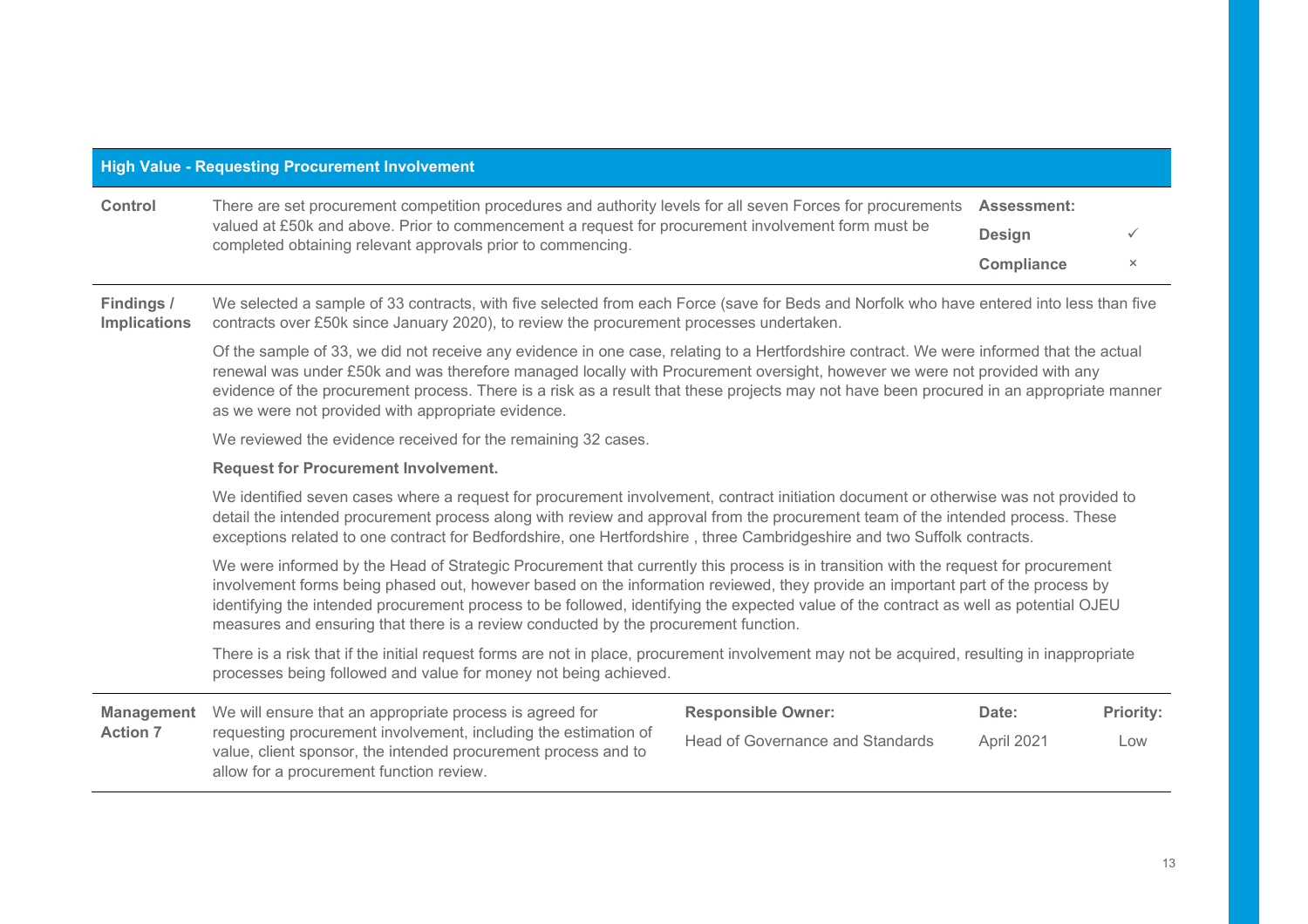#### **High Value – Competitive tender process**

| <b>Control</b> | As part of the tendering process, tenders are evaluated (including scoring) as how they perform in price and<br>quality terms against the other tenderers. The overall percentage allocated to cost is required to be at least<br>50 per cent, however in exceptional circumstances the Procurement Function staff at Tier 1 and 2 may agree | <b>Assessment:</b><br>Design |  |
|----------------|----------------------------------------------------------------------------------------------------------------------------------------------------------------------------------------------------------------------------------------------------------------------------------------------------------------------------------------------|------------------------------|--|
|                | an alternative cost and quality ratio after discussing with the lead stakeholder on the programme if the<br>deliverables are complex or critical in nature. Any changes are required to be recorded for audit purposes.                                                                                                                      | <b>Compliance</b>            |  |

#### **Findings / Tendering**

#### **Implications**  For the 32 contracts for which we received evidence that a contract process had been carried out, we confirmed 30 were through a competitive tender with appropriate advertisement, or through a framework and awarded through direct, through mini competition, or through an appropriately approved STA.

In the first of the remaining cases, relating to Essex Police, we noted through review of the Contract Award Approval document that there was only one supplier, SAP UK Limited, who could provide the service. However, we were not provided with any evidence that an STA had been set up. For the final case, for a Cambridgeshire contract, although we were provided with the signed contract we were not provided with the evaluation stage of the procurement.

There is a risk that if evidence of the appropriate procurement process followed is not retained, contracts may be entered into without appropriate due diligence which may lead to contracts not representing a value for money for the organisation.

#### **Scoring Evaluation**

We reviewed the 20 cases where either a tender or a mini competition took place and identified that in 17 cases the allocation to cost was above the required 50 per cent or had been reduced and evidence of the reduction had been retained. In the remaining three cases, representing one contract from Bedfordshire, one contract from Cambridgeshire and one for Norfolk, the overall score allocated to cost had been reduced below 50 per cent but appropriate evidence for the approval of the reduction had not been retained. We were informed that in these three cases the procurement processes pre-dated 7 Force Procurement involvement, however the contracts were not entered into until the 7 Force Procurement function had been established. We were not able to obtain evidence that the pricing percentage reduction for scoring had been appropriately approved.

There is a risk that inappropriate winning tenders (and therefore suppliers) could be selected where the selection methodology is not followed.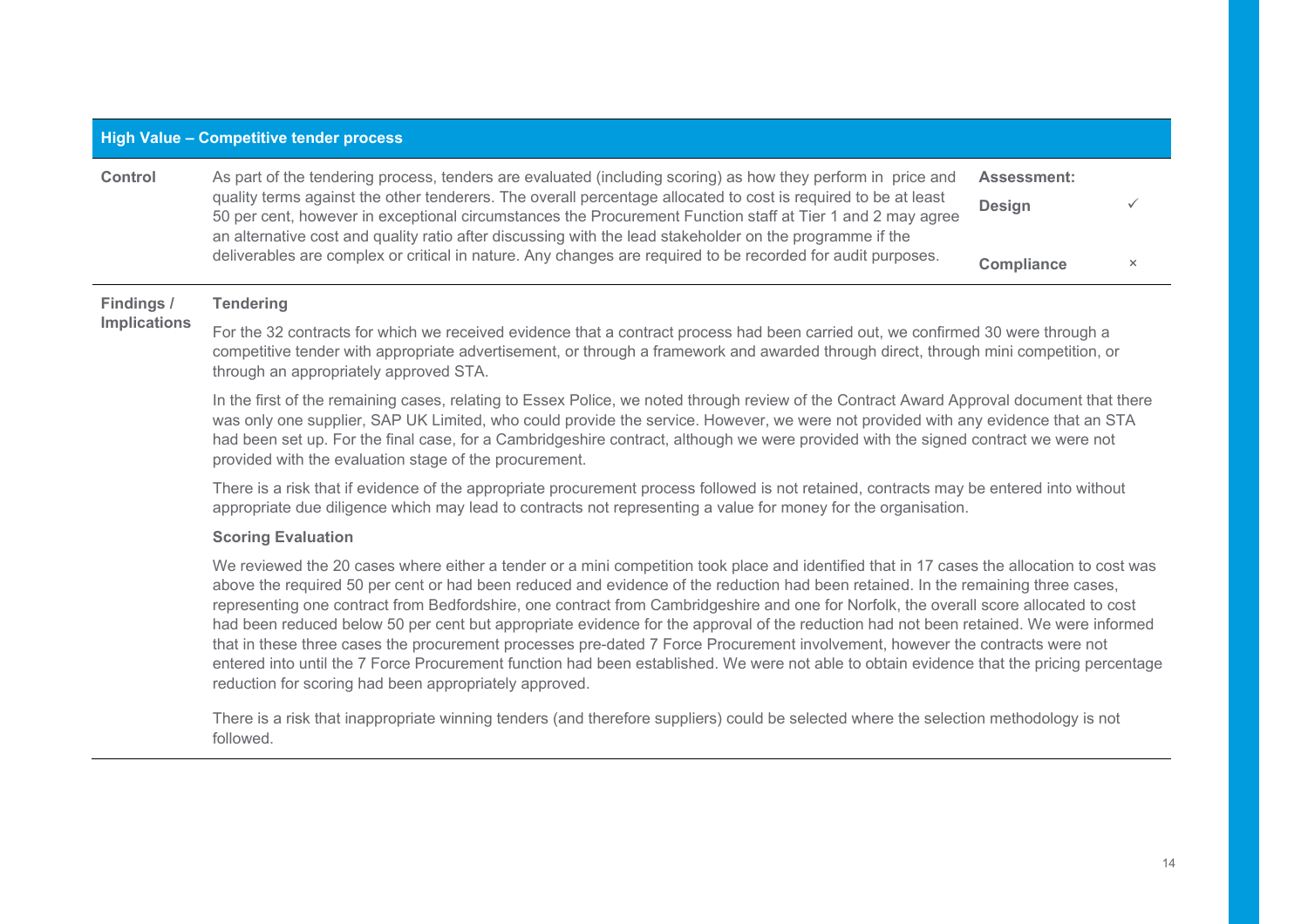| <b>Management</b><br><b>Action 8</b> | All procurement over £50k is managed by 7FP and we will ensure<br>that evidence is retained for the procurement approach<br>undertaken when procuring contracts. This will include completed<br>single tender actions as well as evidence of any approval needed<br>to adjust the scoring for tender evaluations through a signed off<br>PCPD/Gateway 1 document. | <b>Responsible Owner:</b><br>Head of Governance and Standards | Date:<br>April 2021 | <b>Priority:</b><br>Medium |
|--------------------------------------|-------------------------------------------------------------------------------------------------------------------------------------------------------------------------------------------------------------------------------------------------------------------------------------------------------------------------------------------------------------------|---------------------------------------------------------------|---------------------|----------------------------|
|--------------------------------------|-------------------------------------------------------------------------------------------------------------------------------------------------------------------------------------------------------------------------------------------------------------------------------------------------------------------------------------------------------------------|---------------------------------------------------------------|---------------------|----------------------------|

| <b>Contracts</b>                  |                                                                                                                                                                                                                                                                                                                                                                                                                                                                                                                                                                                                                                                                                                                                                                                                                                                                                                                                |                                    |               |
|-----------------------------------|--------------------------------------------------------------------------------------------------------------------------------------------------------------------------------------------------------------------------------------------------------------------------------------------------------------------------------------------------------------------------------------------------------------------------------------------------------------------------------------------------------------------------------------------------------------------------------------------------------------------------------------------------------------------------------------------------------------------------------------------------------------------------------------------------------------------------------------------------------------------------------------------------------------------------------|------------------------------------|---------------|
| Control                           | The delegations for entering to the contracts are:                                                                                                                                                                                                                                                                                                                                                                                                                                                                                                                                                                                                                                                                                                                                                                                                                                                                             | <b>Assessment:</b>                 |               |
|                                   | For contracts between £50k and £100k Tier 3 Procurement Personnel have delegated authority for<br>$\bullet$<br>approving the contract.<br>Between £100k to £150k, Tier 2 Procurement Personnel staff have delegated authority for approving the<br>$\bullet$<br>contract<br>From £150k to £250k, Tier 1 Procurement Personnel (7 Force Head of Procurement or nominated<br>$\bullet$<br>deputy) have delegated authority for entering the contract.<br>From £250k up to £1m, the relevant Chief Officer/ Director from the respective Force who has delegated<br>$\bullet$<br>authority to enter the contract have delegated authority.<br>Above £1m the delegated authority for entering into the contract is under seal of each PCC/PFCC once<br>$\bullet$<br>confirmation from Strategic Governance Board that a compliant tender exercise has been completed,<br>and they are satisfied that best value has been achieved. | <b>Design</b><br><b>Compliance</b> | ✓<br>$\times$ |
| Findings /<br><b>Implications</b> | For the sample of 32 high value contracts where evidence was received, we confirmed that in all but one cases a contract was in place.<br>This was either through a formally signed contract or through a call off as a result of the contract having been procured by direct award<br>through a framework. Where a call off contract was utilised, these were unsigned, however we reviewed the terms and conditions to<br>confirm these were appropriate. In the final case, relating to a Cambridgeshire contract, we were provided with evidence of the evaluation<br>stage of the procurement, however we were not provided with the signed off contract.<br>We further sought to confirm that the contracts were in place in advance of the contract's commencement. Of the 31 contracts, nine                                                                                                                           |                                    |               |
|                                   | related to call off contracts; the remaining 22 represented standard contracts.<br>We identified five cases, relating to two Essex contracts along with one contract each for Kent, Cambridgeshire and Suffolk, where the<br>contract had been signed either after the start date of the contract or lacked a date for the sign off of the contract. For the Cambridgeshire<br>contract we noted that the contract had a start date of 1 January 2020 but was signed on 30 July 2020.                                                                                                                                                                                                                                                                                                                                                                                                                                          |                                    |               |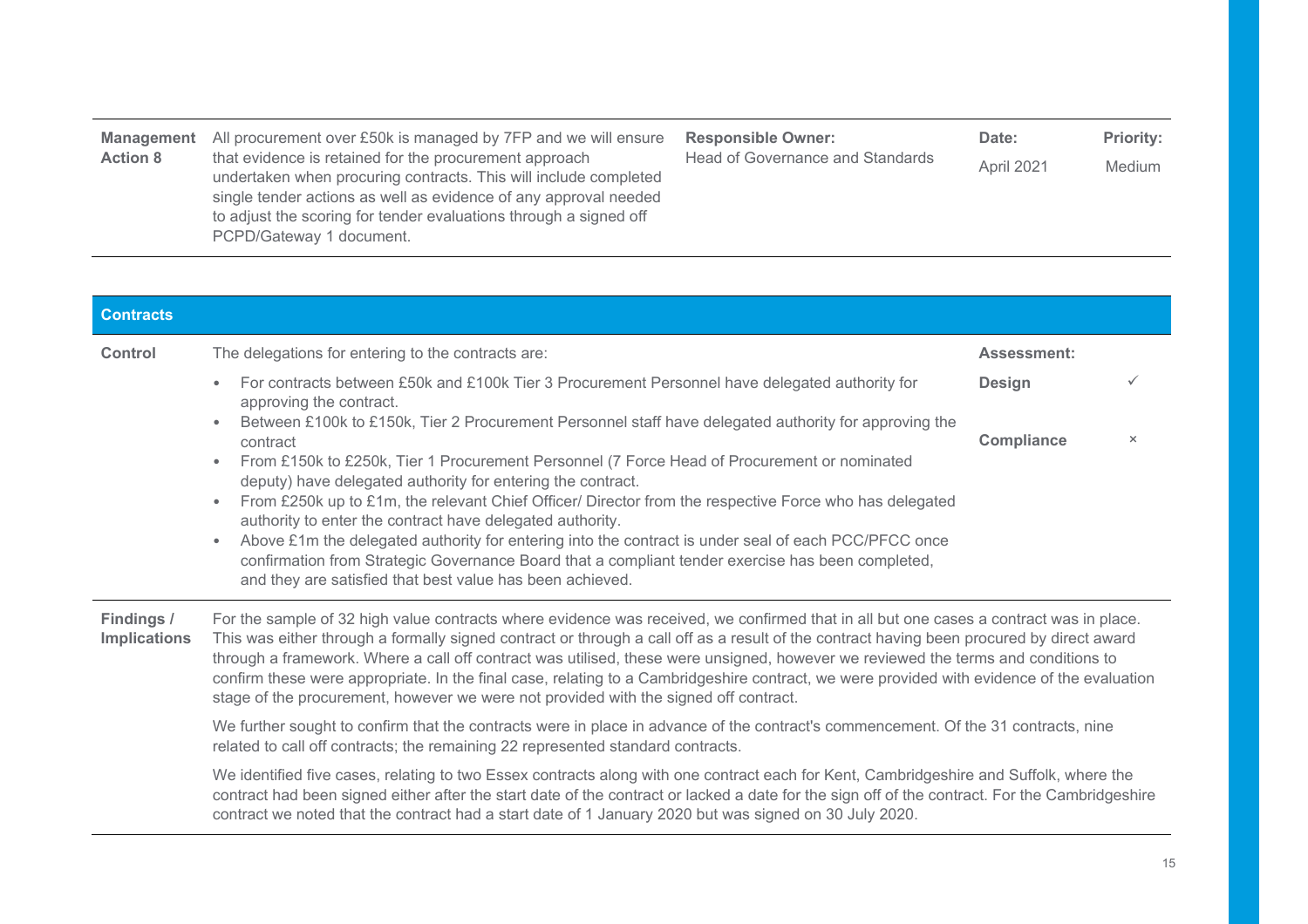| <b>Contracts</b>  |                                                                                                                                                                                                                                                                                                                                                                                                                                                                                                                                                                                                                                                                                                                                                                                                                                                                                |                                  |            |                  |  |  |
|-------------------|--------------------------------------------------------------------------------------------------------------------------------------------------------------------------------------------------------------------------------------------------------------------------------------------------------------------------------------------------------------------------------------------------------------------------------------------------------------------------------------------------------------------------------------------------------------------------------------------------------------------------------------------------------------------------------------------------------------------------------------------------------------------------------------------------------------------------------------------------------------------------------|----------------------------------|------------|------------------|--|--|
|                   | In addition, we identified that of the 22 standard contracts, 20 had been signed by the appropriate delegated authority as per the CSOs.<br>We identified the following exceptions:                                                                                                                                                                                                                                                                                                                                                                                                                                                                                                                                                                                                                                                                                            |                                  |            |                  |  |  |
|                   | For a Hertfordshire contract valued at £600k we identified that it was unclear that the contract had been awarded following the<br>$\bullet$<br>appropriate process. We identified that a Tier 2 Procurement staff had signed the contract, with the Contract Award document<br>providing approval from the Director or Resources, however it was unclear whether this was appropriate based on the CSOs, which<br>specify that the contract should be awarded by the relevant Chief Finance Officer or Director from the Force. The CSOs did not<br>specify whether there would be delegated authority to sign the formal contract where a Contract Award document is completed.<br>For Cambridgeshire we identified one case where the supplier had not signed the contract provided, and as a result it was unclear<br>$\bullet$<br>how the contract had been entered into. |                                  |            |                  |  |  |
|                   | There is a risk that if appropriate processes are not in place to ensure that contracts are retained, signed prior to the start of a contract and<br>by the appropriate authority, contracts may be entered into without having been appropriately reviewed and approved. This could result in<br>contractual and legal disputes and disruption to services.                                                                                                                                                                                                                                                                                                                                                                                                                                                                                                                   |                                  |            |                  |  |  |
| <b>Management</b> | We will review the contract standing orders for sections 3.9 to                                                                                                                                                                                                                                                                                                                                                                                                                                                                                                                                                                                                                                                                                                                                                                                                                | <b>Responsible Owner:</b>        | Date:      | <b>Priority:</b> |  |  |
| <b>Action 9</b>   | 3.14 to ensure that the responsibilities as to who can award a<br>contract and sign off the contract are clear and documented.                                                                                                                                                                                                                                                                                                                                                                                                                                                                                                                                                                                                                                                                                                                                                 | Head of Governance and Standards | April 2021 | <b>Medium</b>    |  |  |
|                   |                                                                                                                                                                                                                                                                                                                                                                                                                                                                                                                                                                                                                                                                                                                                                                                                                                                                                |                                  |            |                  |  |  |

### **Single Tender Actions**

| Control | STAs are only to be used in exceptional circumstances. These relate to:                                                                                                                                                                                                                                                                                                                                        | <b>Assessment:</b> |          |
|---------|----------------------------------------------------------------------------------------------------------------------------------------------------------------------------------------------------------------------------------------------------------------------------------------------------------------------------------------------------------------------------------------------------------------|--------------------|----------|
|         | where it can be evidenced that only one supplier is able to carry out the work/ service/ or to supply goods<br>$\bullet$<br>for technical reasons;<br>extensions to an existing contract where there is a genuinely justifiable case to use an existing<br>$\bullet$                                                                                                                                           | <b>Design</b>      |          |
|         | contractor/supplier to maintain continuity of supply or site experience and it is legal to do so;<br>the contract is required so urgently that competition is impracticable, e.g. when an operational need<br>$\bullet$<br>arises which requires immediate action. However, failure to take action within appropriate timescales due<br>to poor planning does not constitute grounds for an urgency exception. | Compliance         | $\times$ |
|         | Other reasons may be approved by the P(F)CC CFOs.                                                                                                                                                                                                                                                                                                                                                              |                    |          |
|         | STAs must be presented for approval via form, and provided to the relevant Force CFO, as well as the 7<br>Force Procurement Function. Final approval of the form is by the CFO.                                                                                                                                                                                                                                |                    |          |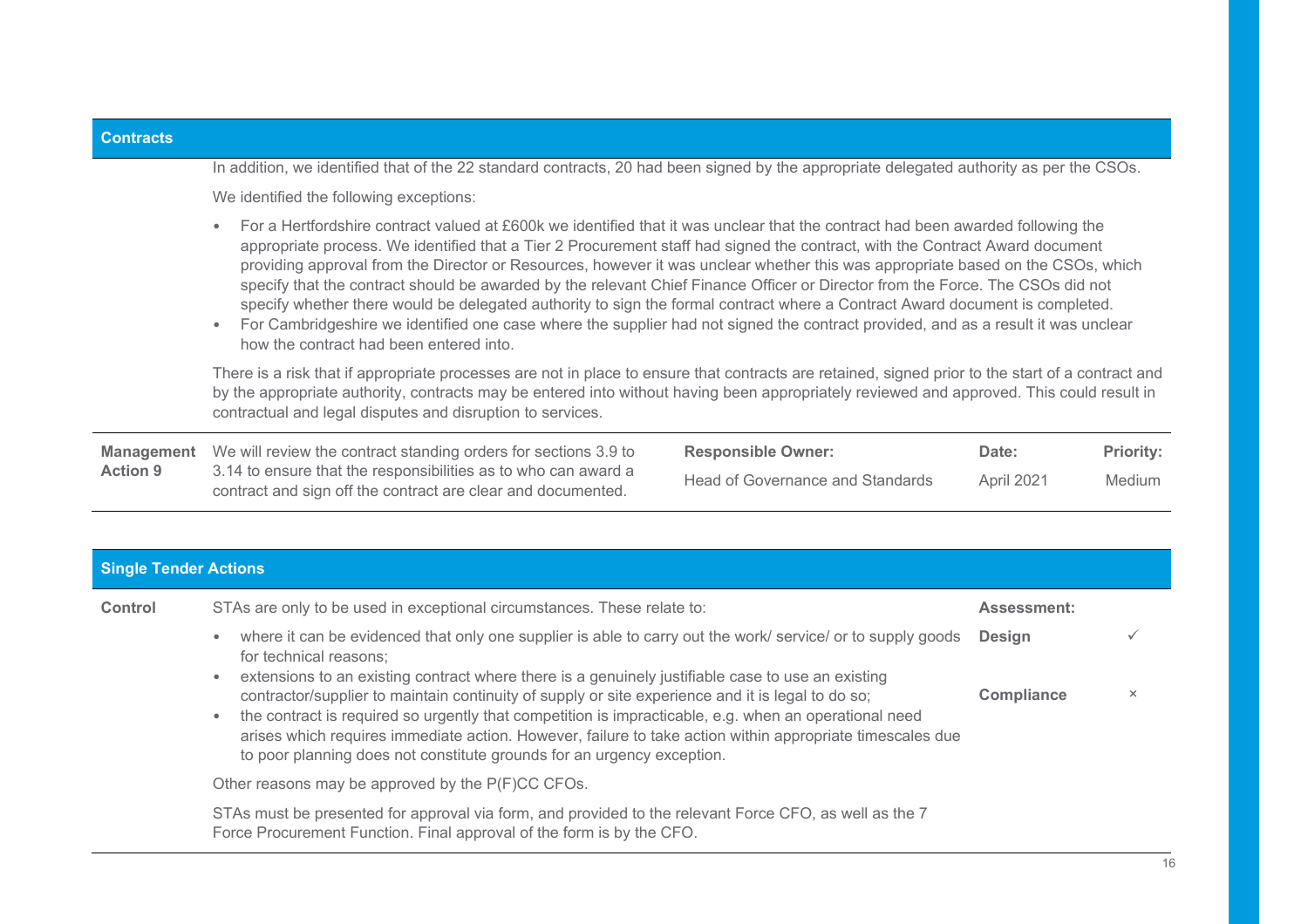| <b>Single Tender Actions</b>                                                                                               |                                                                                                                                                                                                                                                                                                                                                                                                           |                           |       |                  |  |  |  |
|----------------------------------------------------------------------------------------------------------------------------|-----------------------------------------------------------------------------------------------------------------------------------------------------------------------------------------------------------------------------------------------------------------------------------------------------------------------------------------------------------------------------------------------------------|---------------------------|-------|------------------|--|--|--|
| Findings /<br><b>Implications</b>                                                                                          | We selected a sample of 10 STAs raised in the current year as per the reported STAs list from September 2020 (showing all STAs raised<br>in the year).                                                                                                                                                                                                                                                    |                           |       |                  |  |  |  |
|                                                                                                                            | We confirmed that in nine out of ten cases a single tender form had been completed. In the final case, we were informed that following the<br>meeting it had been decided to go through a tender process and therefore was to be removed from the STA log, and we were provided<br>with evidence to support this through e-mail trail.                                                                    |                           |       |                  |  |  |  |
|                                                                                                                            | Of the remaining nine, we found that eight had been completed on the appropriate form. In the remaining case for an STA completed for a<br>Cambridgeshire contract, this appeared to have been completed on one of the local force forms instead of the 7 Force STA form. Although<br>this form obtained the appropriate CFO approval, the form does not provide the same level of detail of information. |                           |       |                  |  |  |  |
|                                                                                                                            | There is a risk that if the appropriate forms are not utilised sufficient information may not be provided to ensure that the STA is appropriate<br>and justifiable.                                                                                                                                                                                                                                       |                           |       |                  |  |  |  |
|                                                                                                                            | We confirmed in all cases that the reason for the STA was appropriate, and that a review by Procurement had been included, with the<br>STA included in the next quarterly STA report to the SPGB.                                                                                                                                                                                                         |                           |       |                  |  |  |  |
| <b>Management</b>                                                                                                          | We will remind the relevant personnel at the 7 Forces that, all                                                                                                                                                                                                                                                                                                                                           | <b>Responsible Owner:</b> | Date: | <b>Priority:</b> |  |  |  |
| requests for an single tender action must be considered by 7<br><b>Action 10</b><br>Force Procurement prior to progression | Local Force Chief Finance Officers                                                                                                                                                                                                                                                                                                                                                                        | April 2021                | Low   |                  |  |  |  |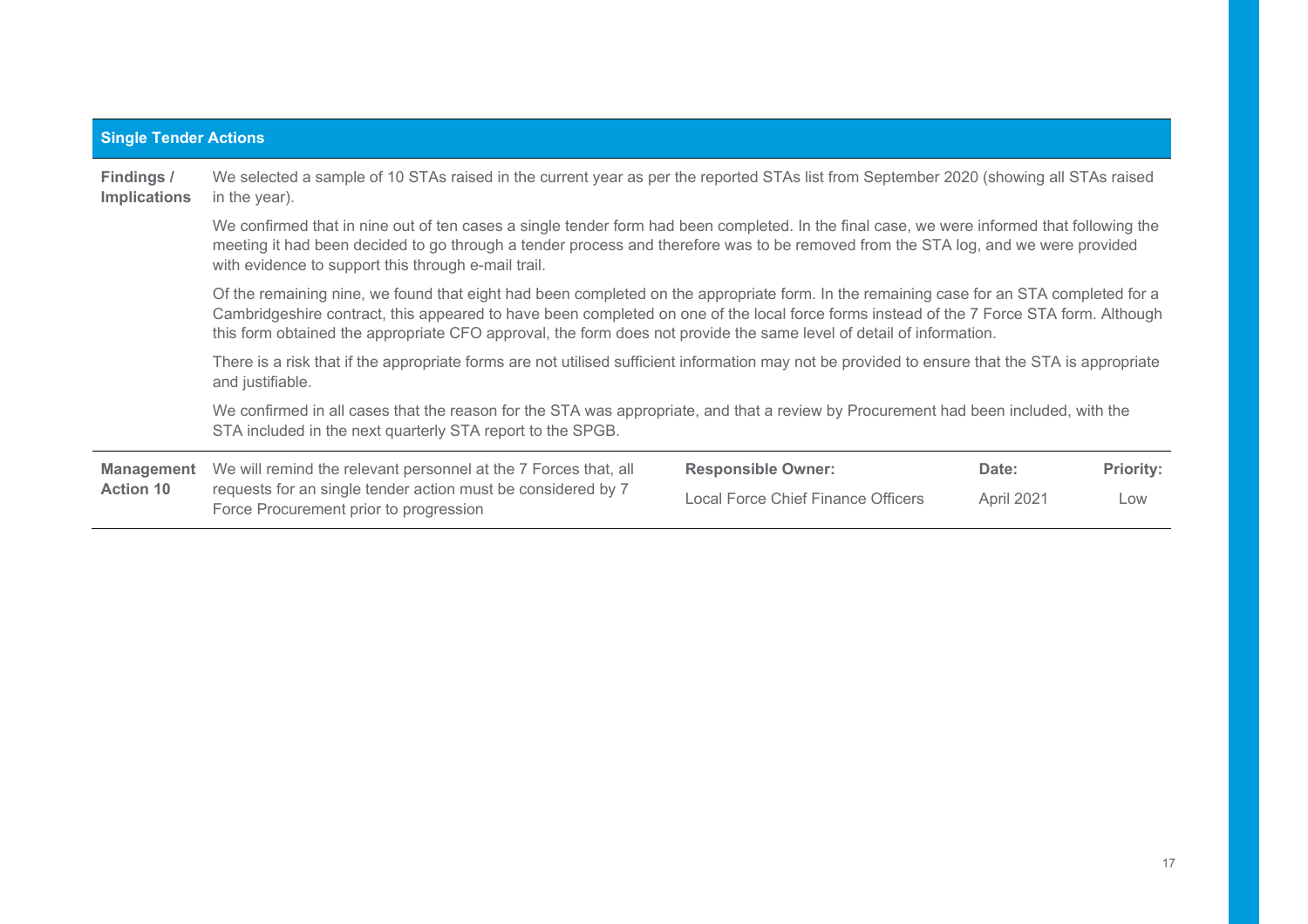| <b>Reserved Matters</b>           |                                                                                                                                                                                                                                                                                                                                                                                                                                                                                                                                                                                                                                                                                                                                                                                                                                                                                                                                                                                       |                                  |                    |                  |
|-----------------------------------|---------------------------------------------------------------------------------------------------------------------------------------------------------------------------------------------------------------------------------------------------------------------------------------------------------------------------------------------------------------------------------------------------------------------------------------------------------------------------------------------------------------------------------------------------------------------------------------------------------------------------------------------------------------------------------------------------------------------------------------------------------------------------------------------------------------------------------------------------------------------------------------------------------------------------------------------------------------------------------------|----------------------------------|--------------------|------------------|
| Control                           | As per the Glossary of the CSOs, and section 31.2 of the S22a, Reserved Matters are required to be notified                                                                                                                                                                                                                                                                                                                                                                                                                                                                                                                                                                                                                                                                                                                                                                                                                                                                           |                                  | <b>Assessment:</b> |                  |
|                                   | in advance to the SPGB. However, clause 5.2.3 in the CSO implies they would not be reported.                                                                                                                                                                                                                                                                                                                                                                                                                                                                                                                                                                                                                                                                                                                                                                                                                                                                                          |                                  | <b>Design</b>      | $\times$         |
|                                   |                                                                                                                                                                                                                                                                                                                                                                                                                                                                                                                                                                                                                                                                                                                                                                                                                                                                                                                                                                                       |                                  | <b>Compliance</b>  | N/A              |
| Findings /<br><b>Implications</b> | We noted through review of the CSOs that the processes for the reporting of Reserved Matters (matters which typically entail the<br>procurement of goods or services that are politically sensitive or particularly important to a local policing pledge) was unclear, and was not<br>being followed in practice. We noted that the Glossary states the requirement to report Reserved Matters to the SPGB in advance so they<br>are aware of them, with the s22 agreement agreeing. We noted however that a subsequent clause of the CSOs, 5.2.3, implies that<br>reporting of Reserved Matters would not be required to take place to the SPGB. Through discussion with the Head of Governance and<br>Standards and the Head of Strategic Procurement we were informed that no reporting currently takes place. If the process is unclear,<br>there is a risk that appropriate oversight is not provided where goods or services are obtained through the Reserved Matters process. |                                  |                    |                  |
| <b>Management</b>                 | The SPGB will consider what the process for Reserved Matters                                                                                                                                                                                                                                                                                                                                                                                                                                                                                                                                                                                                                                                                                                                                                                                                                                                                                                                          | <b>Responsible Owner:</b>        | Date:              | <b>Priority:</b> |
| <b>Action 11</b>                  | should be. The Contract Standing Orders will be updated<br>accordingly.                                                                                                                                                                                                                                                                                                                                                                                                                                                                                                                                                                                                                                                                                                                                                                                                                                                                                                               | Head of Governance and Standards | April 2021         | Low              |

| <b>Procurement Pipeline</b> |                                                                                                                                                                                                                                                                                                                              |                    |          |  |
|-----------------------------|------------------------------------------------------------------------------------------------------------------------------------------------------------------------------------------------------------------------------------------------------------------------------------------------------------------------------|--------------------|----------|--|
| Control                     | The 7 Force Procurement Function have a pipeline document written by the Category Team which sets up                                                                                                                                                                                                                         | <b>Assessment:</b> |          |  |
|                             | expected upcoming areas where procurement exercises may be required.                                                                                                                                                                                                                                                         | <b>Design</b>      |          |  |
|                             | The Contracts Register ties into this, with upcoming expiring contracts included to ensure that services keep<br>running and contracts do not end without adequate replacements in place. The Category Team hold<br>discussions with teams and the local knowledge of what areas might be required are also used to populate | <b>Compliance</b>  | $\times$ |  |
|                             | the pipeline document.                                                                                                                                                                                                                                                                                                       |                    |          |  |
|                             | This area is in the process of undergoing improvement with new IT tools for pipeline management and a<br>spend analysis tool agreed to allow the Procurement Team to better analyse areas requiring contracts.                                                                                                               |                    |          |  |
|                             | For contracts under £50k the procurement process is managed locally by the individual Forces for tracking of<br>expiring contracts.                                                                                                                                                                                          |                    |          |  |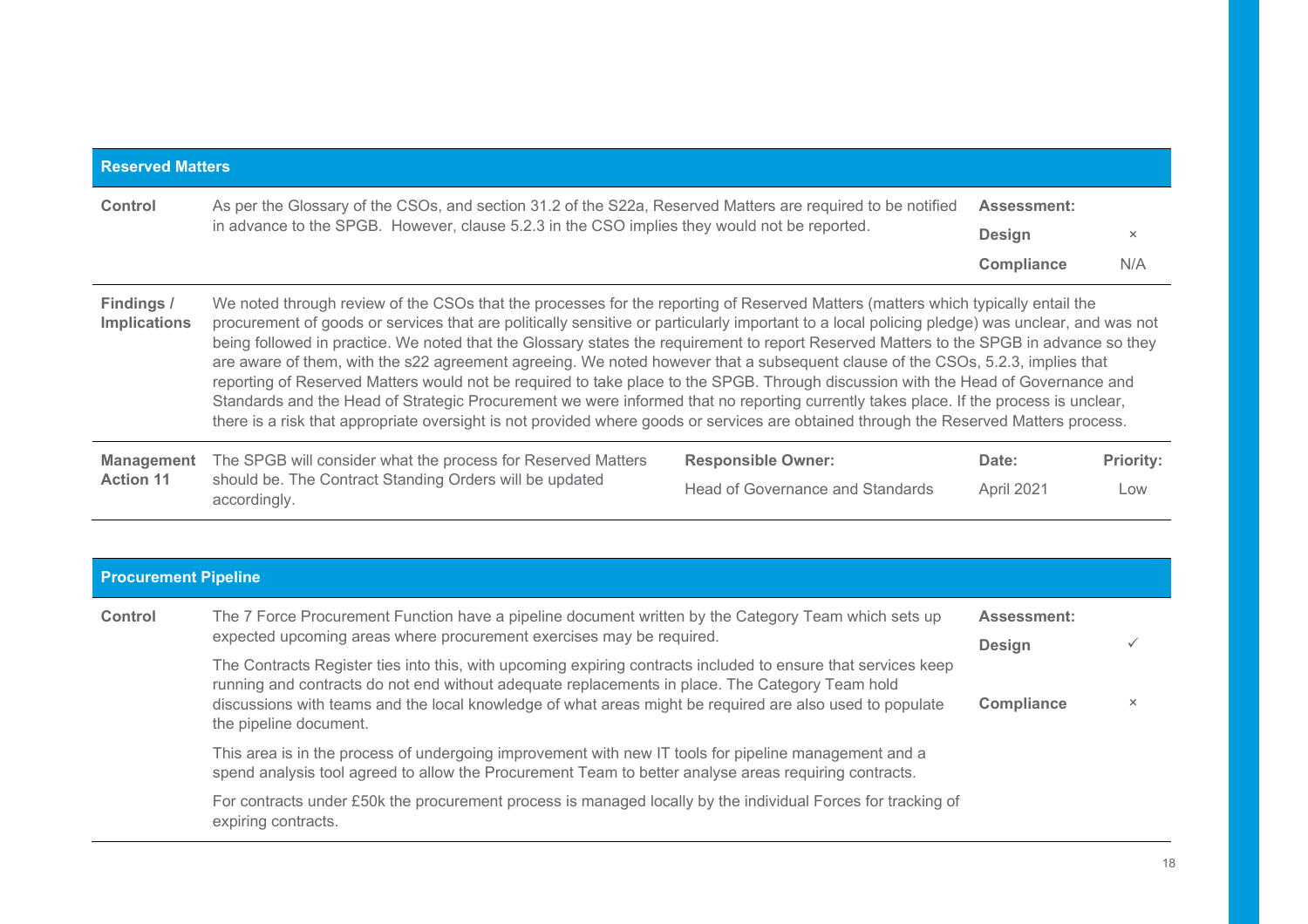| <b>Procurement Pipeline</b>       |                                                                                                                                                                                                                                                                                                                                                                                                                                                                                                                                                                                                                                                                                                                                                                                                                                                                                                |                             |                  |                  |  |  |
|-----------------------------------|------------------------------------------------------------------------------------------------------------------------------------------------------------------------------------------------------------------------------------------------------------------------------------------------------------------------------------------------------------------------------------------------------------------------------------------------------------------------------------------------------------------------------------------------------------------------------------------------------------------------------------------------------------------------------------------------------------------------------------------------------------------------------------------------------------------------------------------------------------------------------------------------|-----------------------------|------------------|------------------|--|--|
| Findings /<br><b>Implications</b> | We confirmed that a 7 Force Procurement Pipeline was in place relating to projects valued above £1m, and confirmed it was presented at<br>each of the last three SPGB meetings in June, July and August 2020.                                                                                                                                                                                                                                                                                                                                                                                                                                                                                                                                                                                                                                                                                  |                             |                  |                  |  |  |
|                                   | Through discussion with the Head of Strategic Procurement we were informed that under the current processes there were recognised<br>weaknesses in the linking between the contract register and the pipeline processes, but this has been acted upon with the acquisition of<br>the new Atamis system to allow tracking of spend on individual contracts, as presently there is no specific link between the purchase order<br>and the contract it relates to, to ensure intended spend has not been exceeded. The new system is intended to be implemented towards<br>the end of November 2020 with testing currently ongoing, which we confirmed by reference to the project plan. With the new system due<br>to be implemented, with the agreement of the Head of Strategic Procurement we did not undertake further testing of the current processes<br>due to the recognised weaknesses. |                             |                  |                  |  |  |
|                                   | Through review of the documentation for the new system we found that the system would act as a centralised point for a central register<br>for corporate initiatives, programmes and projects, resource planning, and procurement pipeline planning. We additionally confirmed that<br>the system allows monitoring of contract spend including notifications of when the approved expenditure level of a contract has been<br>surpassed.                                                                                                                                                                                                                                                                                                                                                                                                                                                      |                             |                  |                  |  |  |
|                                   | As the system is not yet in place, and the current process is insufficient for tracking contract spend and monitoring contract lifecycles, we<br>are not able to provide assurance that the management of the procurement pipeline is effective. However, as these issues have been<br>recognised by the organisation, and the implementation of the new system is imminent (although we have not tested the new system), we<br>consider that the risk is reduced once the new system is implemented.                                                                                                                                                                                                                                                                                                                                                                                          |                             |                  |                  |  |  |
| <b>Management</b>                 | We will ensure that the new system addresses the pipeline issues                                                                                                                                                                                                                                                                                                                                                                                                                                                                                                                                                                                                                                                                                                                                                                                                                               | <b>Responsible Owner:</b>   | Date:            | <b>Priority:</b> |  |  |
| <b>Action 12</b>                  | and has advance warning of required procurements (due to<br>expiring contracts).                                                                                                                                                                                                                                                                                                                                                                                                                                                                                                                                                                                                                                                                                                                                                                                                               | Head of Category Management | <b>July 2021</b> | Low              |  |  |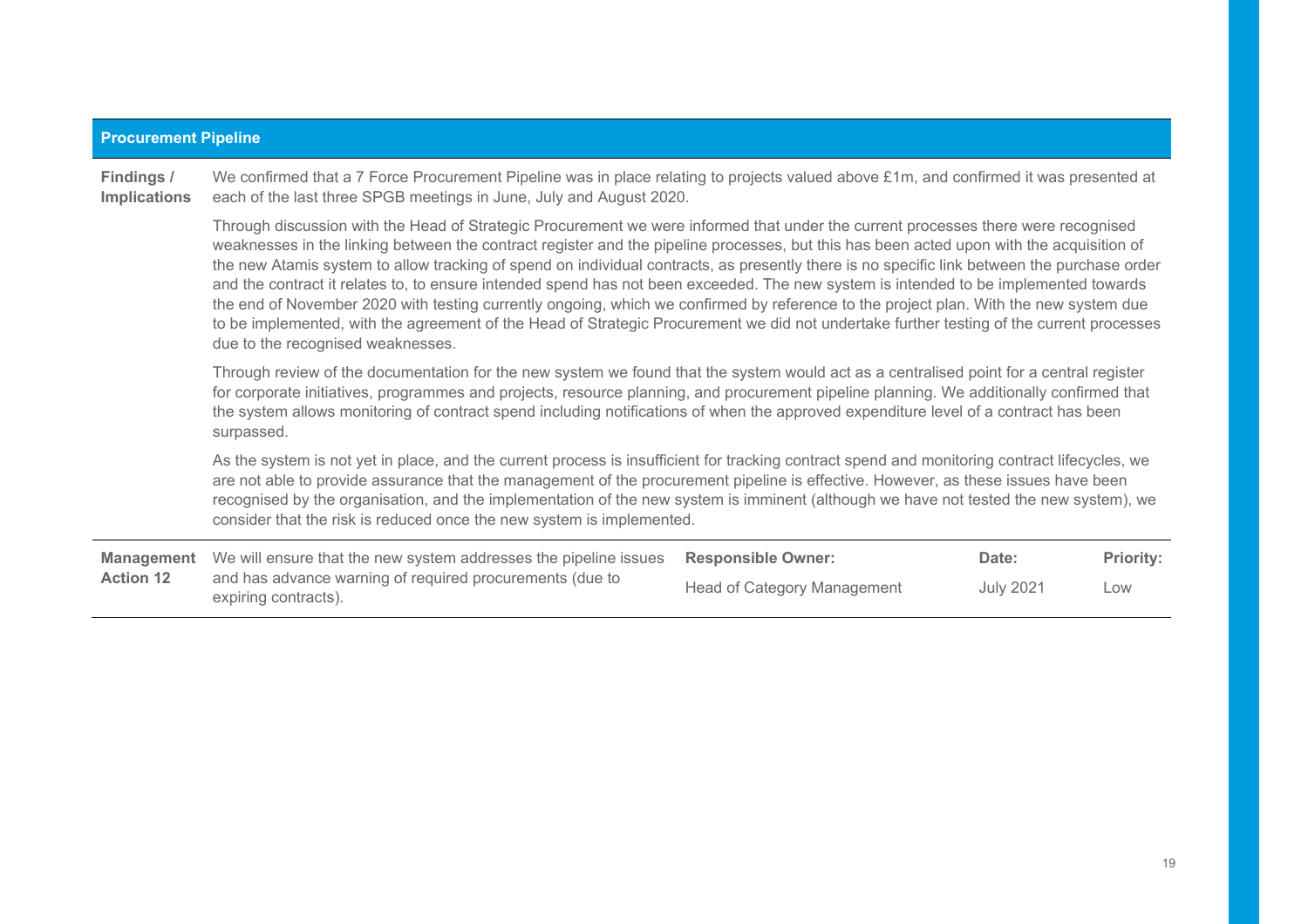## APPENDIX A: 7 FORCE PROCUREMENT STRATEGIC PROCUREMENT GOVERNANCE BOARD - SURVEY

As part of the review we undertook a survey distributed to the members of the Strategic Procurement Governance Board for which we obtained 12 responses.

From the responses received we found generally positive opinions with regards to the way the Board has been established, such as questions asked relating to understanding the expectations of the members' role, provision of documents in good time before a meeting, and that their views and perceptions are taken into consideration during discussing and in making decisions,.

Areas with negative responses, although making up less than 25 per cent of all responses, included SPGB attendees feeling they were not provided with sufficient information prior to the meeting to make procurement based decisions, members who are absent feeling their views are not taken into consideration as well as not receiving feedback from missed meetings, and feeling that the approval mechanism for the 7 Force Strategic Procurement Governance Board is appropriate.

These areas are to be taken into consideration, and we have agreed an action in relation to ensuring that the comments below are taken into consideration moving forward.

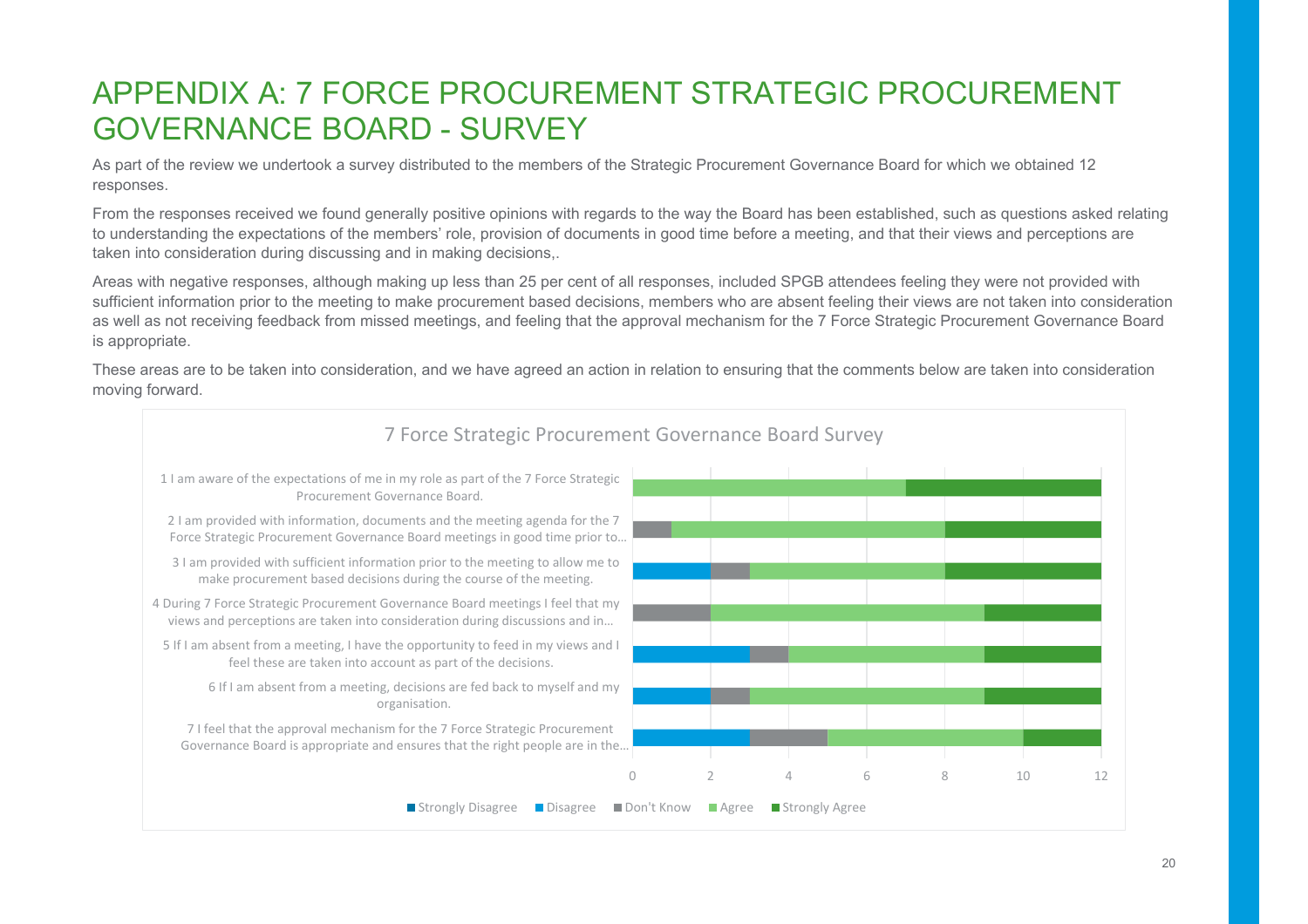#### **Key comments to consider received as part of the survey included the following:**

#### **In response to question:**

**'I am provided with sufficient information prior to the meeting to allow me to make procurement based decisions during the course of the meeting'**

*'This is not always the case. Some of the gateway reports raise further questions. However, the procurement specialist presenting the report attends SPGB and can answer queries.'* 

*'I have selected Agree for this option based on the info contained in the Gateway reports that come forth which usually are sufficient to enable a decision. However as a SPGB member what I don't have sufficient briefings on early are all procurements affecting the Force I represent, therefore there may be consideration as to how 7F can better keep key stakeholders informed of procurement activity affecting their Force e.g. a monthly dashboard by Force of live procurements, those in development, which Forces they are with etc. So maybe a point more about stakeholder engagement more broadly'* 

#### **'During 7 Force Strategic Procurement Governance Board meetings I feel that my views and perceptions are taken into consideration during discussions and in making decisions.'**

*'At times the outcomes seem to have been pre agreed'* 

*'I suspect much of the meeting is choreographed and decisions agreed in the pre-meet. However, the upside is that business is transacted efficiently. There*  have been occasions when the debate has been shut down. I suspect this is more to do with timekeeping, but the meeting should be allowed to flow and not *be dictated by the need to finish on time.'* 

#### **'If I am absent from a meeting, I have the opportunity to feed in my views and I feel these are taken into account as part of the decisions.'**

*'If this happens, I do this through my peer s151s in my cluster. This is done through our own volition not through SPGB mechanisms.'* 

*'Agreed but only through local arrangements we have in place between the representatives for our Force.'* 

*'There is no formal mechanism for this.'* 

#### **'I feel that the approval mechanism for the 7 Force Strategic Procurement Governance Board is appropriate and ensures that the right people are in the room to make decisions.'**

*'SPGB is exactly that. Strategic. So, in fairness, around high value contracts etc, discussions on pipeline etc I think this works ok. However, what is missing is a 7F Procurement Management Board. In my role I was both responsible and accountable for Procurement when it was in our preferred partnership. As the model is now in a 7F model, I am still accountable for Procurement - but SPGB is not the board to have influence into the day to day running of 7F function. So, I am accountable with no adequate vehicle to hold others to account or to support 7F Procurement better in understanding the detail of what needs to be pushed back in my force. I also have no idea how 7F resources are being consumed across the 3 cluster groups, and whether I am getting my fair share of the work delivered. So, there is a level 2 governance that is missing.'*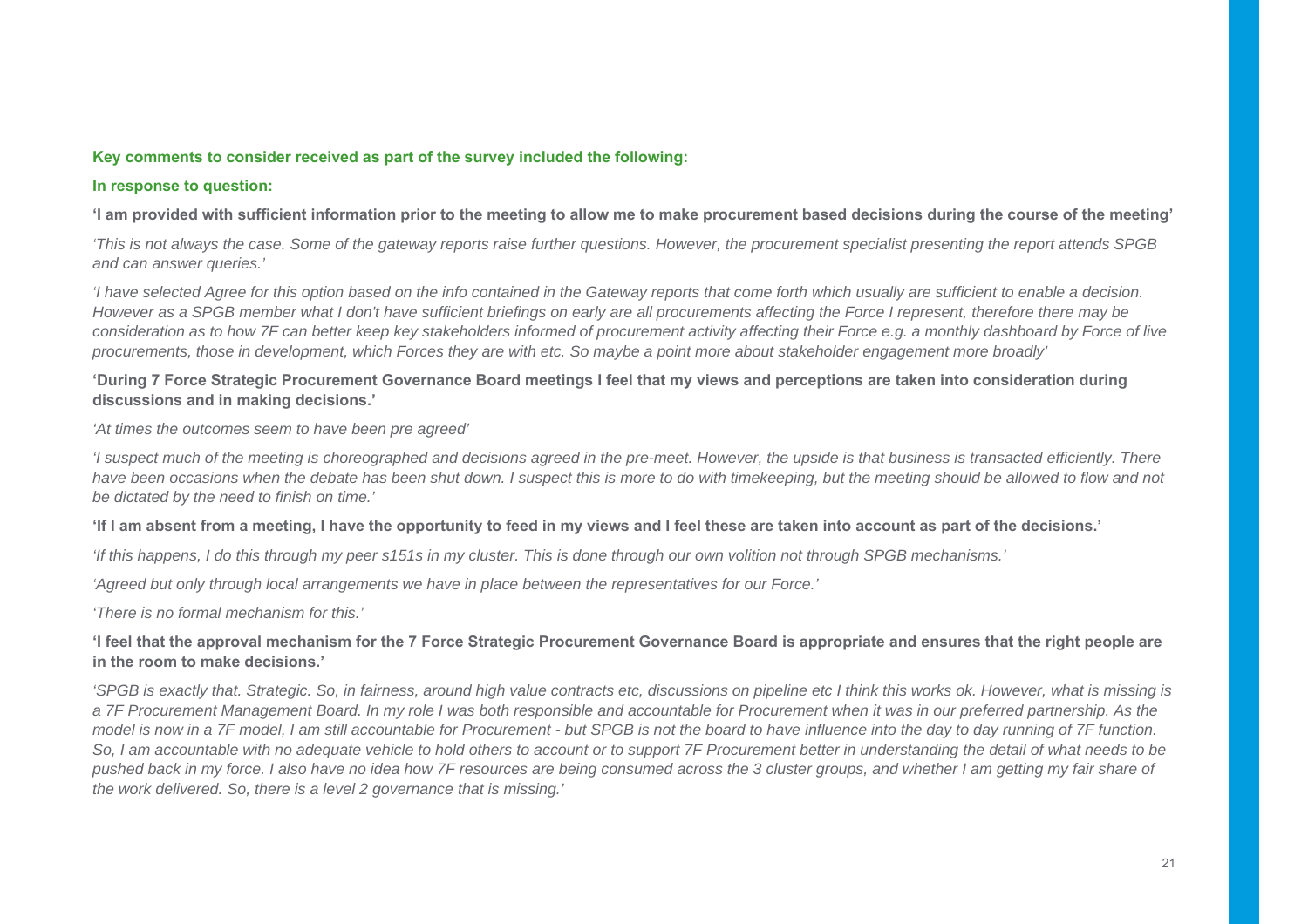*'There are numerous occasions when Gateway reports come to the SPGB where the procurement / tender only affects one or a smaller number of the Forces in the 7F region. Therefore, there is a slightly strange scenario where SPB members could choose not to approve something that affects other Forces and not*  theirs. Whilst this hasn't created an issue to date there is the potential that it could, it may therefore be worth reviewing how this scenario is dealt with in the *terms of reference.'* 

*'I don't think there is a mechanism to ensure that all forces are given a 'vote' on key issues - there is a possibility based on the way the current constitution stands for the board to consider and decide on issues related to a force when that force is not represented at the meeting. The constitution/ToR of the board*  and possibly the s22 agreement should be amended to make it a mandatory requirement for forces affected by key decisions to either be represented at a *meeting or have their positions formally represented by proxy.'*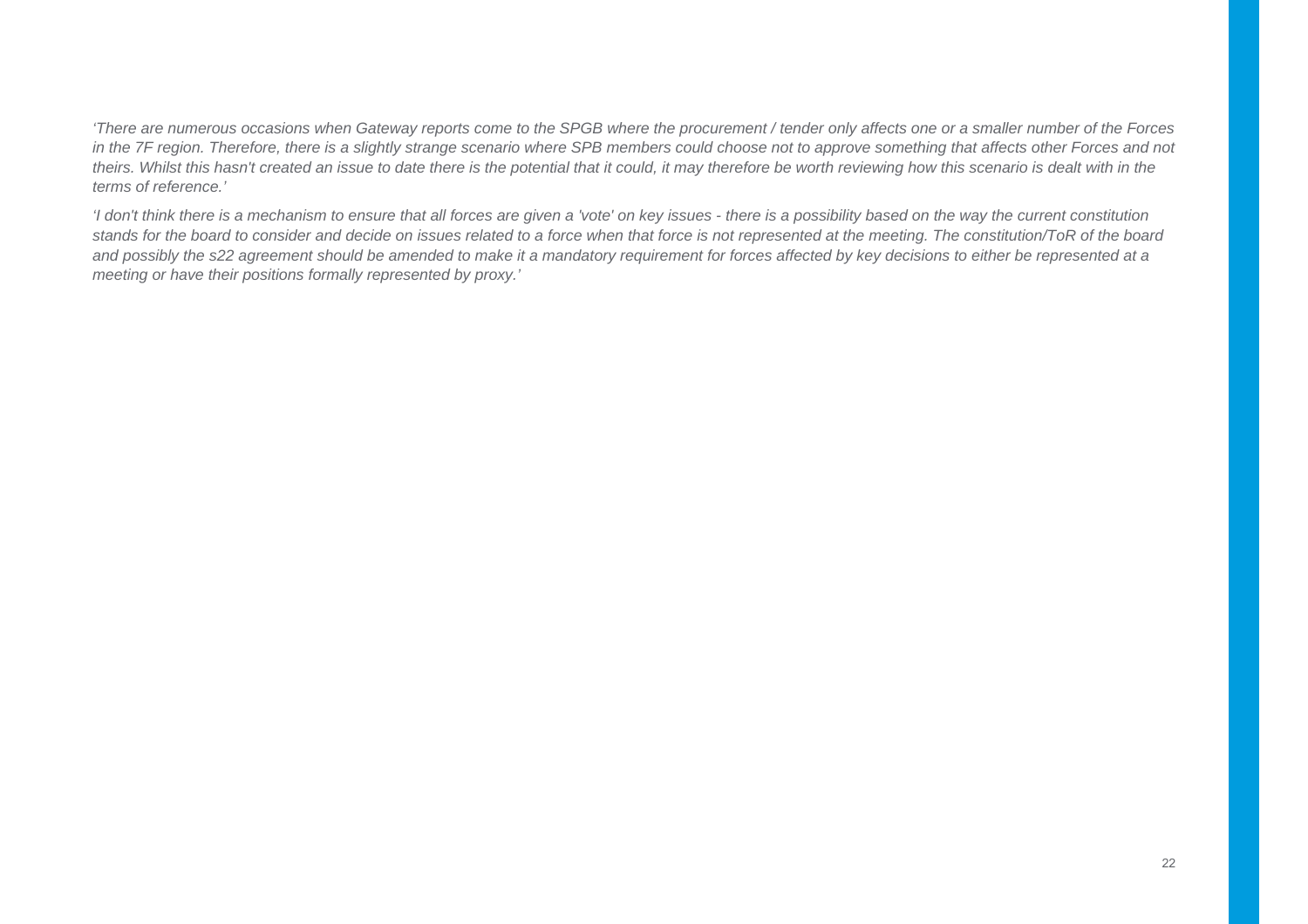# APPENDIX B: ANALYSIS OF EXCEPTIONS

We have included a summary of the exceptions found/evidence not provided to assist audit committees in identifying the issues within this report which specifically relate to their Force.

| <b>Action/area</b>                    | <b>Exceptions relate to</b>                                                                                                                                        |
|---------------------------------------|--------------------------------------------------------------------------------------------------------------------------------------------------------------------|
| Actions 1-5, 11, 12                   | Not force-specific                                                                                                                                                 |
| Action 6 (sub-£50k contracts)         | No evidence received from Hertfordshire or Kent, 3 out of 5 not received for Essex and 4 out of 5 not<br>received for each of Bedfordshire and Cambridgeshire      |
|                                       | 2 out of 10 evidence not received for Norfolk and Suffolk                                                                                                          |
| Action 7 - requests for Procurement   | No evidence received in one out of 5 cases relating to Hertfordshire                                                                                               |
| involvement                           | Evidence of the request for Procurement involvement not received for one contract for Bedfordshire,<br>one Hertfordshire, 3 Cambridgeshire and 3 Suffolk           |
| Action 8 – competitive tender process | For one case for Essex Police no evidence received of an STA                                                                                                       |
|                                       | For one Cambridgeshire contract, no evidence received of evaluation                                                                                                |
|                                       | For one Bedfordshire, one Cambridgeshire and one Norfolk contract evidence was not received of<br>approval for the deviation from the standard scoring weighting   |
| Action 9 - contracts                  | For one Cambridgeshire contract the signed contract was not received                                                                                               |
|                                       | For 3 Essex contracts, and one contract each for Kent, Cambridgeshire and Suffolk, contract signed<br>either after the start date of the contract or lacked a date |
|                                       | For a Hertfordshire contract it was unclear that the contract had been awarded following the appropriate<br>process.                                               |
|                                       | For one Cambridgeshire case the supplier had not signed the contract                                                                                               |
| Action 10 - STAs                      | For one Cambridgeshire case the wrong STA form had been completed                                                                                                  |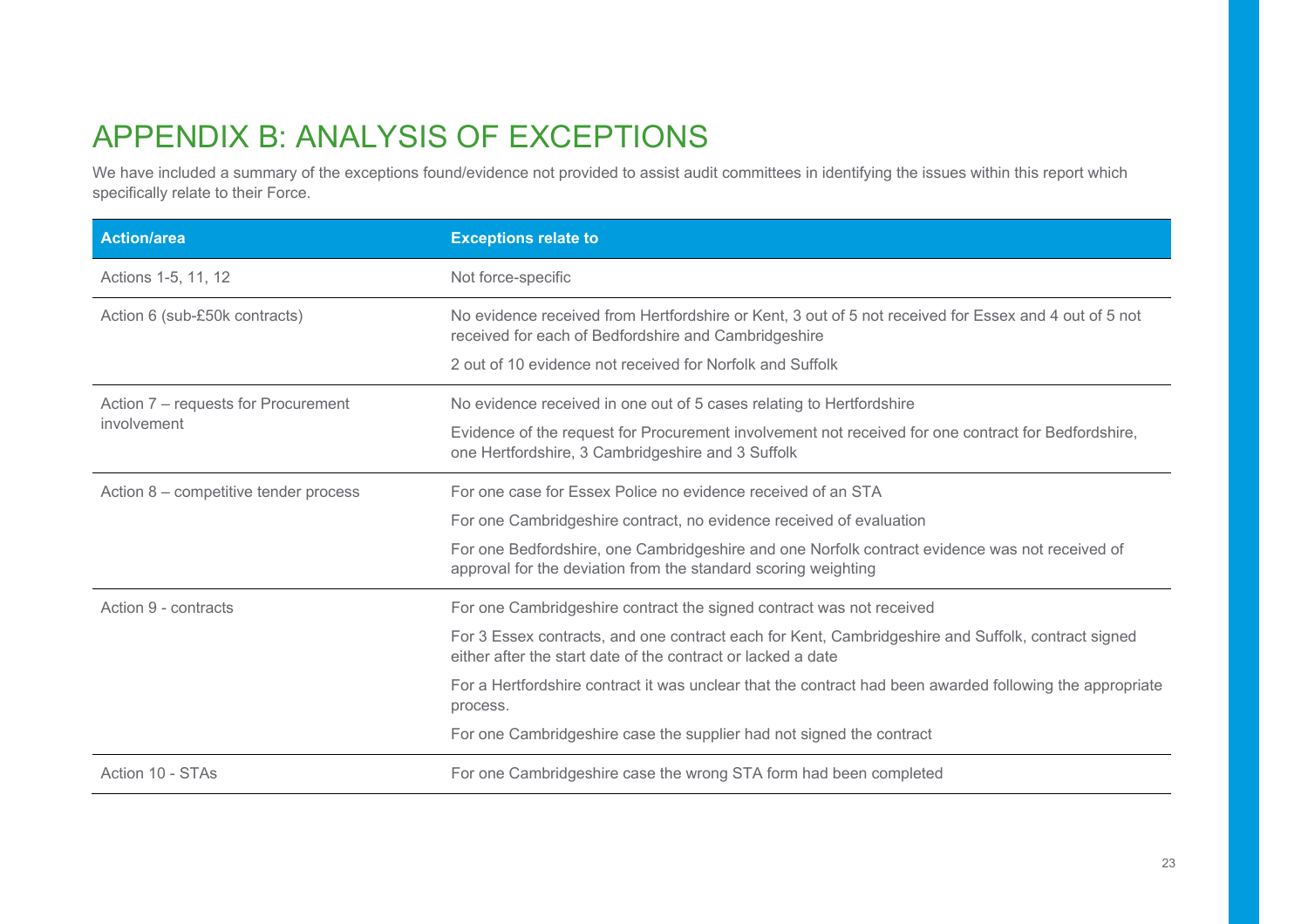# APPENDIX C: CATEGORISATION OF FINDINGS

|                 | Categorisation of internal audit findings                                                                                                                                                                                                                                                                                                                                  |  |  |  |  |
|-----------------|----------------------------------------------------------------------------------------------------------------------------------------------------------------------------------------------------------------------------------------------------------------------------------------------------------------------------------------------------------------------------|--|--|--|--|
| <b>Priority</b> | <b>Definition</b>                                                                                                                                                                                                                                                                                                                                                          |  |  |  |  |
| Low             | There is scope for enhancing control or improving efficiency and quality.                                                                                                                                                                                                                                                                                                  |  |  |  |  |
| <b>Medium</b>   | Timely management attention is necessary. This is an internal control risk management issue that could lead to: Financial losses which<br>could affect the effective function of a department, loss of controls or process being audited or possible reputational damage, negative<br>publicity in local or regional media.                                                |  |  |  |  |
| <b>High</b>     | Immediate management attention is necessary. This is a serious internal control or risk management issue that may lead to:<br>Substantial losses, violation of corporate strategies, policies or values, reputational damage, negative publicity in national or<br>international media or adverse regulatory impact, such as loss of operating licences or material fines. |  |  |  |  |

The following table highlights the number and categories of management actions made as a result of this audit.

| <b>Area</b>         |   | <b>Control</b><br>design not |    | <b>Non</b><br><b>Compliance</b> |     | <b>Agreed actions</b> |                |
|---------------------|---|------------------------------|----|---------------------------------|-----|-----------------------|----------------|
|                     |   | effective*                   |    | with controls*                  | Low | <b>Medium</b>         | <b>High</b>    |
| 7 Force Procurement | 2 | (20)                         | 10 | (20)                            | 8   | $\overline{4}$        | $\overline{0}$ |
| <b>Total</b>        |   |                              |    |                                 | 8   | 4                     | $\bf{0}$       |

\* Shows the number of controls not adequately designed or not complied with. The number in brackets represents the total number of controls reviewed in this area.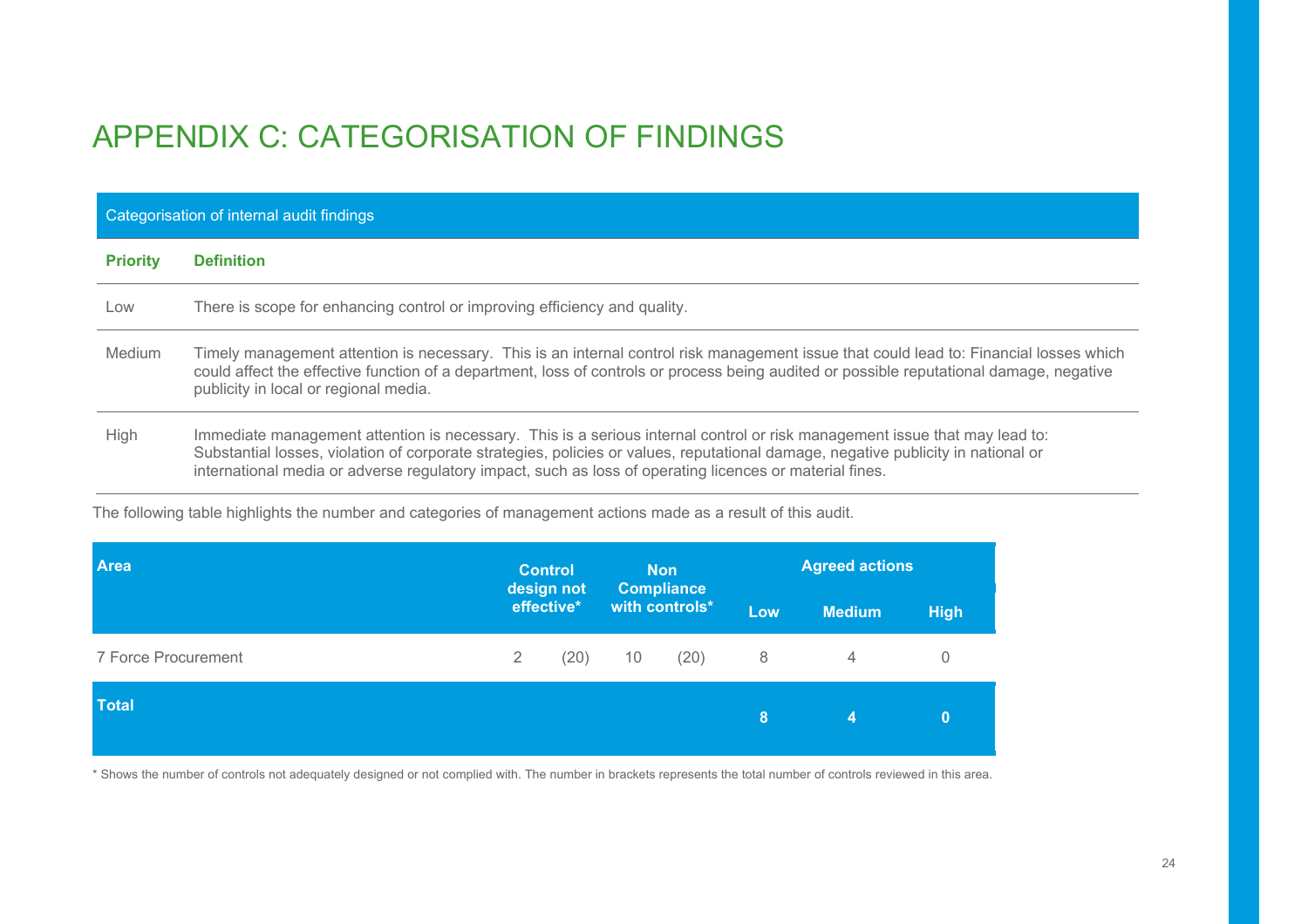# APPENDIX D: SCOPE

### The scope below is a copy of the original document issued.

### **Scope of the review**

The scope was planned to provide assurance on the controls and mitigations in place relating to the following risks:

#### **Objective of the area under review**

- Governance arrangements in place give the Chief Constables and P(F)CCs the assurance they require over the 7 Force Arrangement
- The joint contract standing orders and collaboration agreement are being complied with in order to get the most value from the collaboration

#### **The following areas will be considered as part of the review:**

#### **Governance set up**

- The s22a agreement has been signed by all parties and a governance structure has been set up and documented.
- Contract standing orders and procurement-related procedures have been approved and made available to staff.
- Whether membership of and attendance at the Procurement Governance Board is in line with the Terms of Reference and is at the appropriate level
- Frequency and activities of the Procurement Governance Board, whether this is in line with Terms of Reference
- Information being considered (including management reports and KPIs), whether this is at the right level, and contains the information representatives from individual forces/OP(F)CCs require and is issued in good time before the meetings. We will seek the views of a sample of attendees through the use of a 4Questionnaire survey.
- Reporting review of how the procurement department links to individual forces to ensure communication and awareness of procurement issues.

#### **Compliance with contract standing orders and collaboration agreement**

- For a sample of contracts across the 7 forces, we will test that these have been procured in line with contract standing orders.
- Concentrating on lower-value contracts (i.e. under £50k), we will test that thresholds are being complied with, e.g. where there is joint spend the lower threshold limit for the forces involved is being applied. We will employ the use of data analytics across transactions relating to all 7 forces to direct testing and to identify any potential non-compliance.
- Single tender actions are only used where appropriate and in line with the stipulations in the contract standing orders, and that they are reported to the appropriate forum for oversight/challenge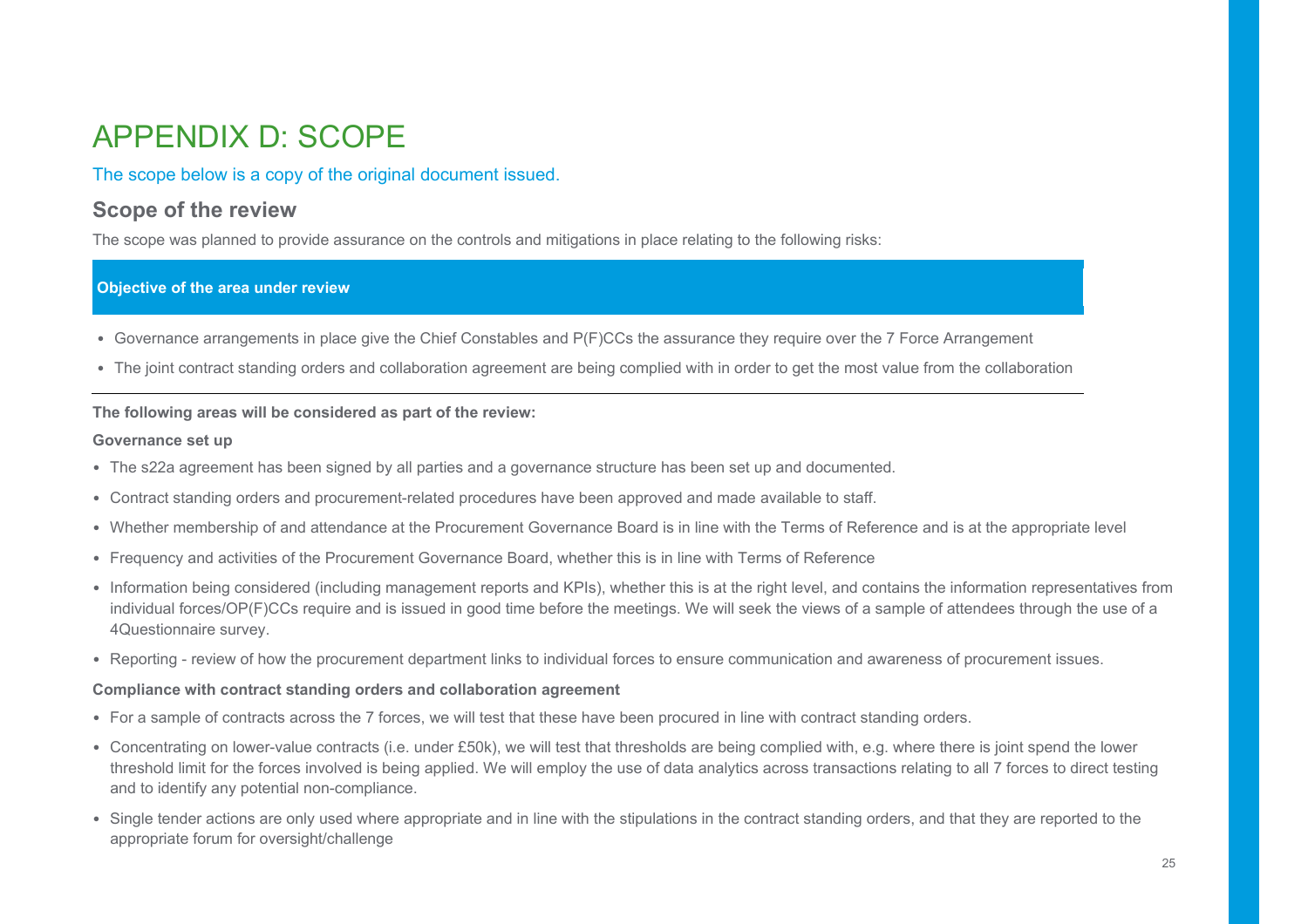• Regarding the temporary change to the signing and sealing process due to COVID-19 – we will test that the agreed temporary change has been complied with, with no loss to the strength of the control framework.

#### **Procurement pipeline**

- Arrangements and systems are in place to ensure that the procurement department is aware in advance of any required procurements.
- Procurement exercises are effectively planned and delivered to minimise the use of any waivers and ensure procurement procedures can be effectively followed.

#### **The following limitations apply to the scope of our work:**

- Testing will be conducted on a sample basis from 1 April 2019 for Governance Set Up, and from 6 January 2020 for Compliance with contract standing orders.
- We will not provide assurance that procurement decisions were appropriate or that services procured are appropriate.
- Our work does not provide an absolute assurance that material errors, loss or fraud do not exist.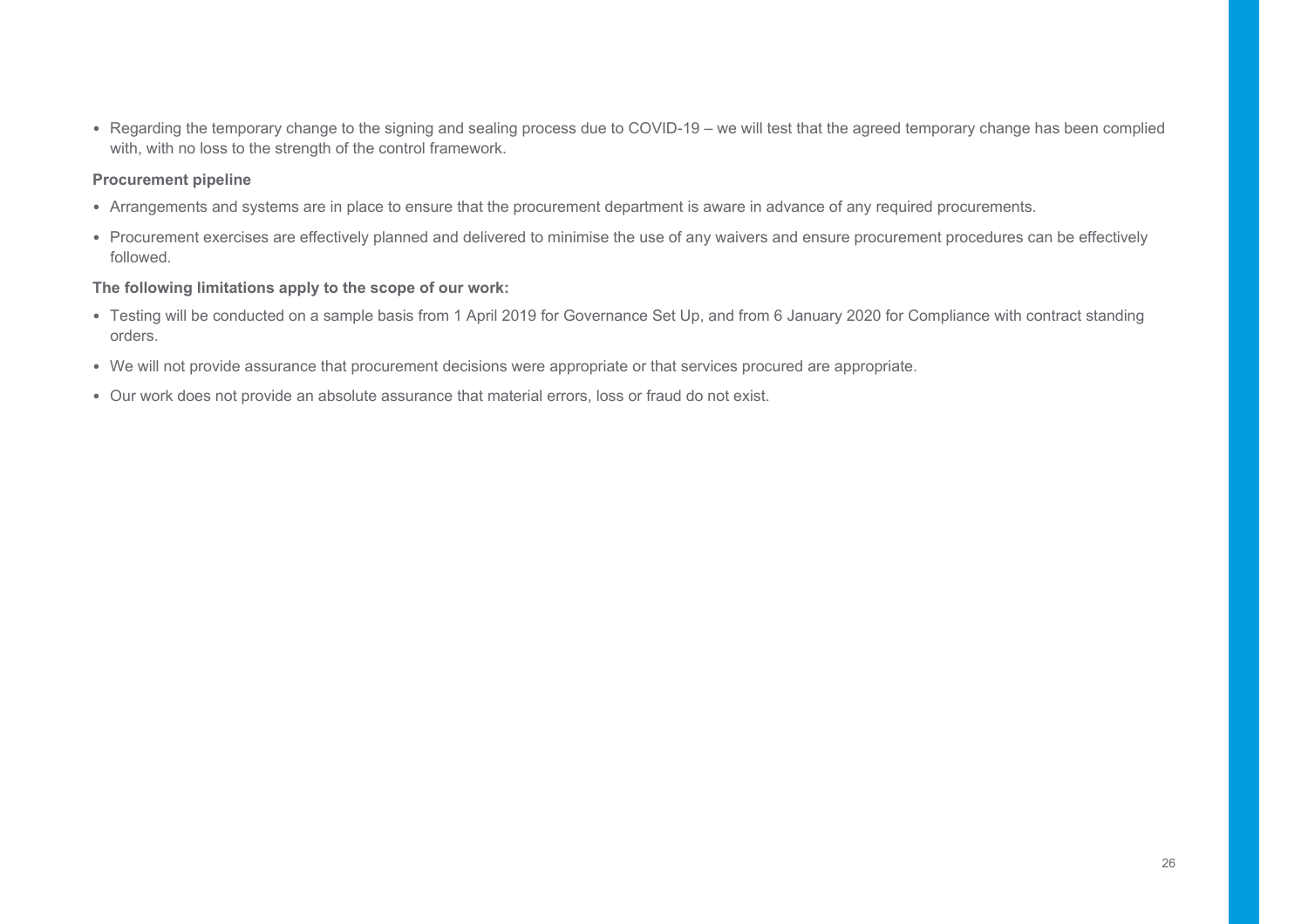| 10 December 2020<br><b>Client sponsor</b><br><b>Final report issued</b><br><b>Collaboration - Procurement</b><br>Rex Clarke - Head of Governance and Standards, Suffolk OPCC<br>Christopher Jackson - Chief Executive (and Monitoring Officer),<br><b>Suffolk OPCC</b><br><b>Distribution</b><br>Collaboration - Procurement<br>Rex Clarke - Head of Governance and Standards, Suffolk OPCC<br>Christopher Jackson - Chief Executive (and Monitoring Officer), | <b>Debrief held</b><br><b>Draft report issued</b><br><b>Responses received</b> | 27 October 2020 and 10<br>November 2020<br>17 November 2020<br>7 December 2020 | Internal audit<br><b>Contacts</b> | Daniel Harris, Head of Internal Audit<br>Daniel.Harris@rsmuk.com<br>+44 7792 948767<br><b>Mark Jones, Head of Internal Audit</b><br>Mark.Jones@rsmuk.com<br>+44 1908 687800<br><b>Suzanne Rowlett, Senior Manager</b><br>Suzanne.rowlett@rsmuk.com<br>+44 7720 508148<br>Anna O'Keeffe, Senior Manager<br>Anna.O'Keeffe@rsmuk.com<br>+44 7917 462007<br><b>Alan Grisley, Assistant Manager</b><br>Alan.Grisley@rsmuk.com<br>+44 7528 970123 |
|----------------------------------------------------------------------------------------------------------------------------------------------------------------------------------------------------------------------------------------------------------------------------------------------------------------------------------------------------------------------------------------------------------------------------------------------------------------|--------------------------------------------------------------------------------|--------------------------------------------------------------------------------|-----------------------------------|---------------------------------------------------------------------------------------------------------------------------------------------------------------------------------------------------------------------------------------------------------------------------------------------------------------------------------------------------------------------------------------------------------------------------------------------|
|                                                                                                                                                                                                                                                                                                                                                                                                                                                                |                                                                                |                                                                                |                                   | Dave Levy - Head of Strategic Procurement, Seven Force Strategic                                                                                                                                                                                                                                                                                                                                                                            |
|                                                                                                                                                                                                                                                                                                                                                                                                                                                                |                                                                                |                                                                                |                                   |                                                                                                                                                                                                                                                                                                                                                                                                                                             |
| Suffolk OPCC                                                                                                                                                                                                                                                                                                                                                                                                                                                   |                                                                                |                                                                                |                                   | Dave Levy - Head of Strategic Procurement, Seven Force Strategic                                                                                                                                                                                                                                                                                                                                                                            |